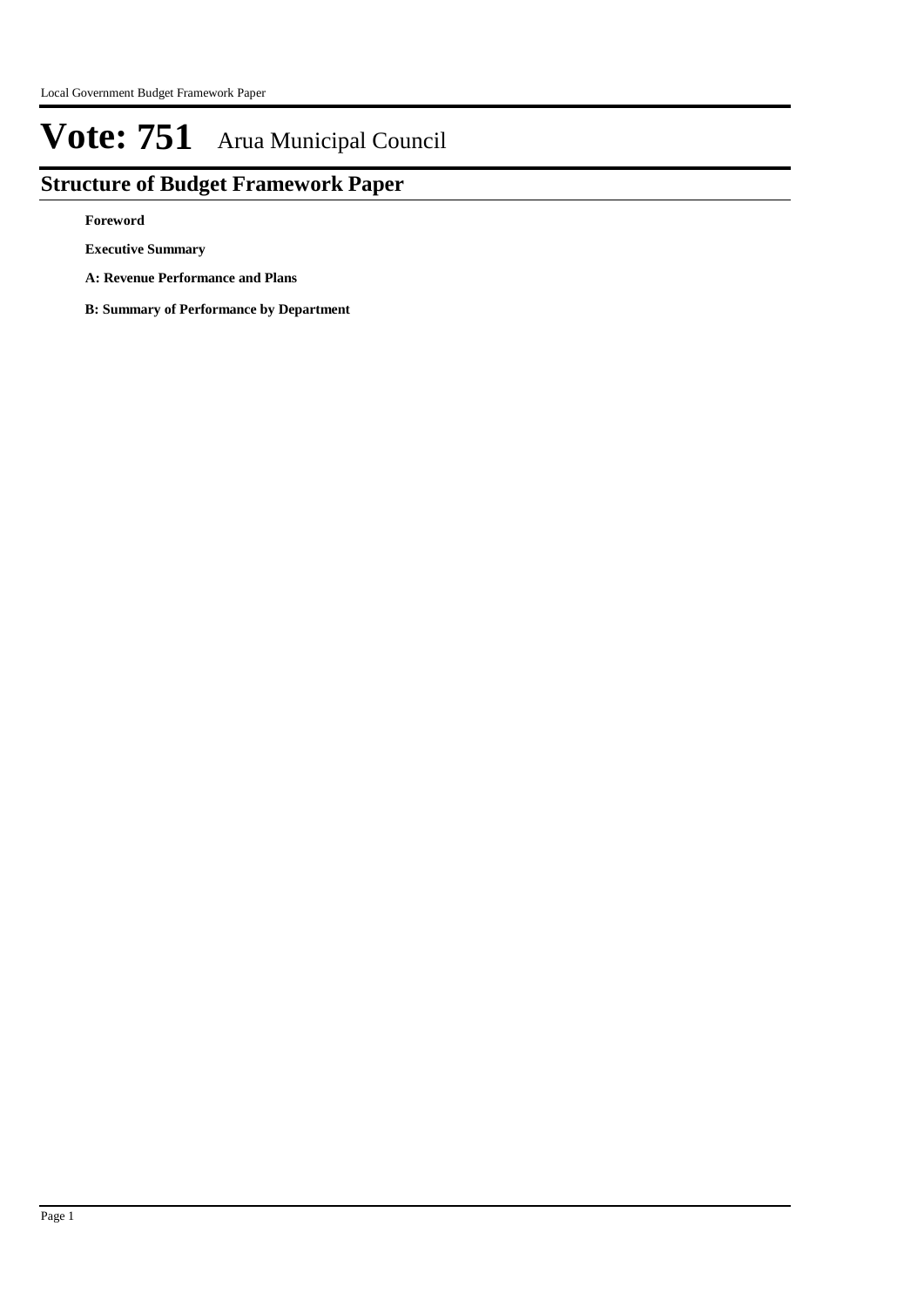## **Foreword**

Am delighted to present to the executive committee of Arua Municipal Council Budget Framework Paper for Financial year 2016/17. This Budget Framework Paper has been prepared in consultation with all stakeholders, through meetings, budget conference and other forms of consultations in a participatory manner. This budget framework paper presents the continued commitment of Arua Municipal council in joining hands with the central government to eradicate extreme poverty and transform the people of Arua from peasant society to a middle income society by 2040. This year's budget focuses on infrastructural development, which includes roads, drainages, street lighting; social services in education, health and community services, human resource development; sanitation programmes, beautification and greening; up grading of slums. Locally raised revenues and Central government transfers form the major resources that will finance the short term and medium term expenditure framework. I therefore encourage all our stake holders to put in place effective and efficient mechanism that is necessary to implement the proposed investments in order to achieve our strategic objectives. I now wish to commend this Budget Framework Paper for the FY 20016/2017 as a guiding document for the preparation of Arua Municipal council's Annual plans and the budgets for the financial year 2016/2017.

**Hon: Asiki Charles, MAYOR ARUA MUNICIPALITY**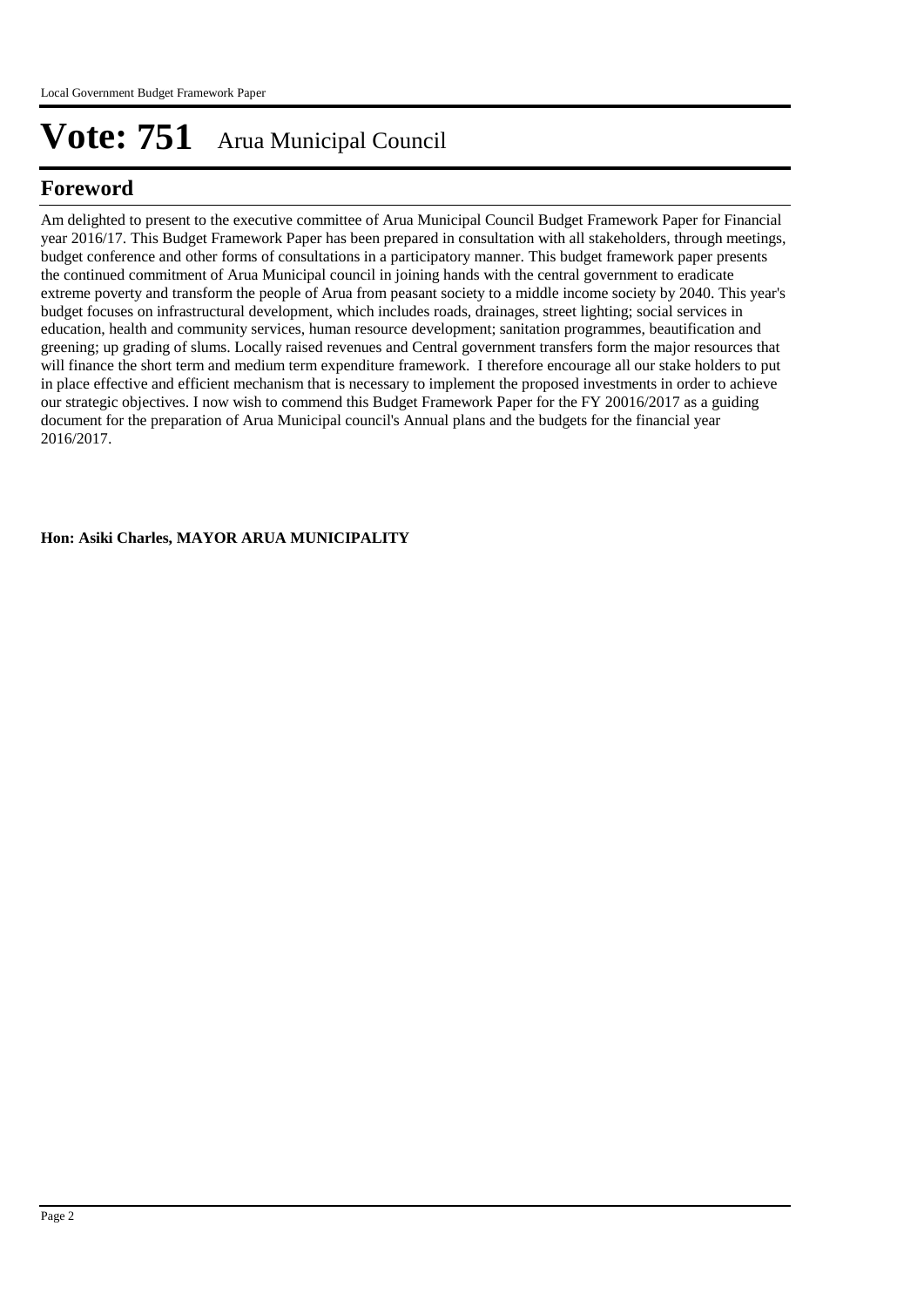### **Executive Summary**

#### **Revenue Performance and Plans**

|                                        | 2015/16                | 2016/17                                    |                        |
|----------------------------------------|------------------------|--------------------------------------------|------------------------|
| UShs $000's$                           | <b>Approved Budget</b> | <b>Receipts by End</b><br><b>September</b> | <b>Proposed Budget</b> |
| 1. Locally Raised Revenues             | 2,123,836              | 384,407                                    | 2,138,798              |
| 2a. Discretionary Government Transfers | 5,483,524              | 276,438                                    | 5,596,025              |
| 2b. Conditional Government Transfers   | 5,100,031              | 1,518,230                                  | 4,733,536              |
| 2c. Other Government Transfers         | 6,109,576              | 5,069,587                                  | 1,264,242              |
| <b>Total Revenues</b>                  | 18,816,968             | 7,248,663                                  | 13.732.601             |

*Revenue Performance in the first quarter of 2015/16*

The revenue performance in first quarter is Shs 7,248,663,000 representing 38.1% budget performance above the projected 25%. This because the unspent balances of last financial year were rolled over and incorporated into the budget. Local revenue performed at 18% below the planned 25% because of poor revenue administration by revenue managers whereas Central Government transfers performed at 41%.

#### *Planned Revenues for 2016/17*

Arua Municipal Council Budget Framework Paper for Financial Year 2016/2017 was prepared in line with the current financial management system introduced by Ministry of Finance Planning and Economic Development. The municipality projects Shs. 13,732,601,000 which is 15% reduction from the FY 2015/16 budget. Local revenues Constitute 15.6% while Central Government transfers constitute 84.4%

#### **Expenditure Performance and Plans**

|                            | 2015/16                |                                                    | 2016/17                |  |
|----------------------------|------------------------|----------------------------------------------------|------------------------|--|
| UShs $000's$               | <b>Approved Budget</b> | <b>Actual</b><br><b>Expenditure by</b><br>end Sept | <b>Proposed Budget</b> |  |
| 1a Administration          | 1,820,344              | 323,257                                            | 1,424,533              |  |
| 2 Finance                  | 613,947                | 118,131                                            | 543,561                |  |
| 3 Statutory Bodies         | 488,946                | 169,139                                            | 428,487                |  |
| 4 Production and Marketing | 91,469                 | 16,597                                             | 93,669                 |  |
| 5 Health                   | 940,376                | 168,755                                            | 964,526                |  |
| 6 Education                | 4,492,988              | 1,311,411                                          | 4,357,647              |  |
| 7a Roads and Engineering   | 9,869,665              | 66,362                                             | 5,438,866              |  |
| 7b Water                   | $\theta$               | $\Omega$                                           | $\overline{0}$         |  |
| 8 Natural Resources        | 102,205                | 16,674                                             | 104,959                |  |
| 9 Community Based Services | 235,418                | 28,276                                             | 190,791                |  |
| 10 Planning                | 104,290                | 16,998                                             | 128,242                |  |
| 11 Internal Audit          | 57,319                 | 9,992                                              | 57,320                 |  |
| <b>Grand Total</b>         | 18,816,968             | 2,245,591                                          | 13,732,601             |  |
| Wage Rec't:                | 4,380,605              | 1,316,636                                          | 4,380,601              |  |
| Non Wage Rec't:            | 4,354,031              | 778,021                                            | 4,328,201              |  |
| Domestic Dev't             | 10,082,331             | 150,935                                            | 5,023,798              |  |
| Donor Dev't                | 0                      | 0                                                  | $\boldsymbol{\theta}$  |  |

#### *Expenditure Performance in the first quarter of 2015/16*

The expenditure performance in first quarter is 15% budget release far below the planned 25%. This is because of delayed procurement process and low capacity of contractors. Departments did not give in time their procurement requests and there was deployment by solicitor general to clear contracts above 50 million which affected implementation of capital projects.

#### *Planned Expenditures for 2016/17*

Arua Municipality plans to spend Shs. 13,732,601,000 in the FY 2016/17 of which 31% is for wage, 31% Non-wage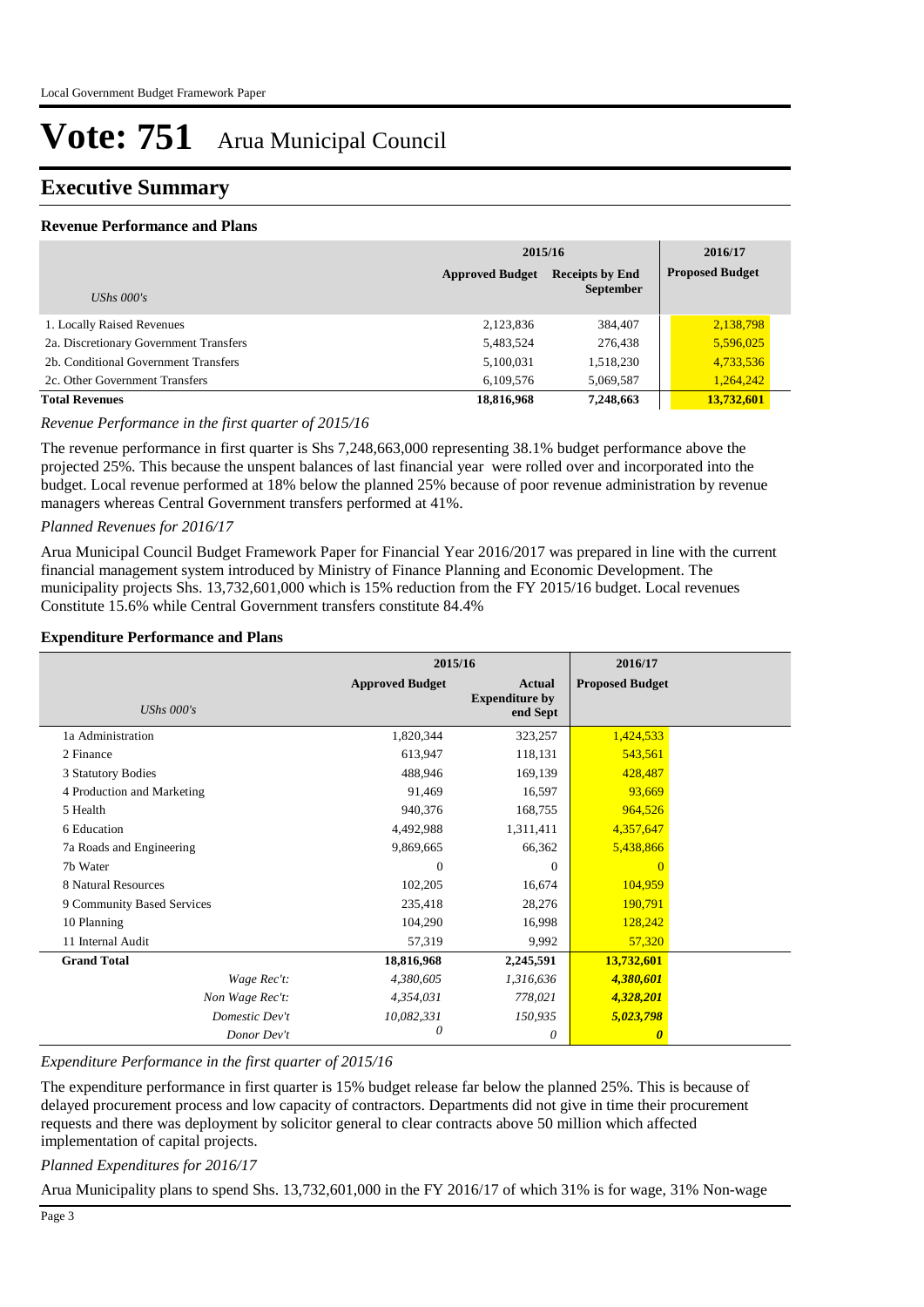### **Executive Summary**

recurrent and 38% for is development The recurrent expenditure will cater for day to day running of the organization whereas development expenditures are for capital projects in the areas of roads, primary health care, education, community services and human capital dev't

#### *Medium Term Expenditure Plans*

The medium term expenditure plans include degazzetment and re development of Arua central forest reserve into an eco-city, expanding and planning Arua city, upgrading community access roads into bitumen standards, construction of food and textile markets, modern abattoir and Office complex. Upgrading of Oli HCIV into Hospital, Preparing urban waste and drainage management strategies, strengthening youths activities, boosting commerce and LED and Human capital Dev't.

#### **Challenges in Implementation**

The major constraints in implementing future plans include:- changes in government policies and programs, lack of commitment by Donors, increasing population growth rate that may divert resources, low capacity of local political leaders to lobby resources, poor attitudes of communities towards government programs, corruption, delayed degazzetment process of Arua central forest reserve and conflicts in the neighboring countries of DRC and Southern Sudan.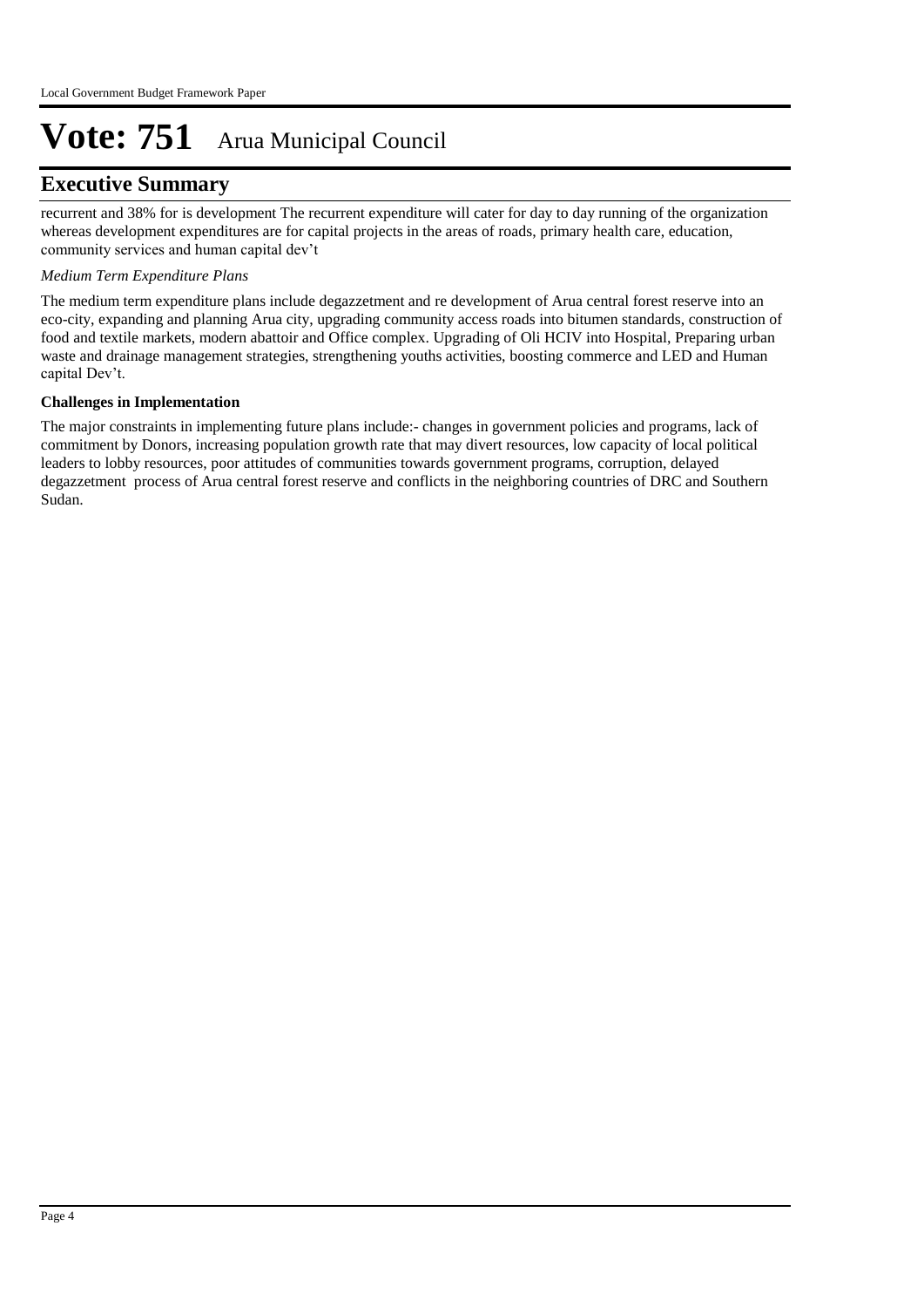## **A. Revenue Performance and Plans**

|                                                                 | 2015/16                | 2016/17                |                        |
|-----------------------------------------------------------------|------------------------|------------------------|------------------------|
|                                                                 | <b>Approved Budget</b> | <b>Receipts by End</b> | <b>Proposed Budget</b> |
| <b>UShs 000's</b>                                               |                        | <b>September</b>       |                        |
| <b>1. Locally Raised Revenues</b>                               | 2,123,836              | 384,407                | 2,138,798              |
| Local Government Hotel Tax                                      |                        | $\Omega$               | 22,242                 |
| <b>Public Health Licences</b>                                   | 12,239                 | 2,500                  | 12,239                 |
| Other licences                                                  | 30,712                 | 5,200                  | 51,276                 |
| Other Fees and Charges                                          | 68,876                 | 12,460                 | 68,876                 |
| <b>Occupational Permits</b>                                     | 8,626                  | 1,170                  | 8,626                  |
| Miscellaneous                                                   | 84,375                 | 17,750                 | 84,375                 |
| Market/Gate Charges                                             | 541,866                | 109,721                | 541,866                |
| Registration (e.g. Births, Deaths, Marriages, etc.) Fees        | 16,646                 | 3,359                  | 16,646                 |
| Local Hotel Tax                                                 | 22,242                 | 5,947                  |                        |
| Refuse collection charges/Public convinience                    | 16,200                 | 3,600                  | 16,200                 |
| Liquor licences                                                 | 1,000                  | $\theta$               | 1,000                  |
| <b>Land Fees</b>                                                | 81,148                 | 14,652                 | 81,148                 |
| <b>Inspection Fees</b>                                          | 36,640                 | 6,500                  | 36,640                 |
| <b>Business licences</b>                                        | 211,850                | 42,734                 | 211,850                |
| <b>Application Fees</b>                                         | 13,250                 | 1,720                  | 13,250                 |
| Animal & Crop Husbandry related levies                          | 99.840                 | 15,802                 | 99,840                 |
| Advertisements/Billboards                                       | 21,662                 | 3,600                  | 21,662                 |
| Local Service Tax                                               | 20,150                 | 14,676                 | 20,150                 |
| Rent & Rates from other Gov't Units                             | 21,991                 | 3,256                  | 26,499                 |
| Rent & Rates from private entities                              | 380,613                | 32,106                 | 347,107                |
| Park Fees                                                       | 418,800                | 85,920                 | 418,800                |
| Sale of (Produced) Government Properties/assets                 | 3,172                  | $\theta$               | 3,172                  |
| <b>Voluntary Transfers</b>                                      | 1,000                  | $\mathbf{0}$           | 1,000                  |
| <b>Registration of Businesses</b>                               | 10,938                 | 1,735                  | 34,333                 |
| 2a. Discretionary Government Transfers                          | 5,483,524              | 276,438                | 5,596,025              |
| Urban Unconditional Grant (Wage)                                | 538,293                | 140,904                | 538,293                |
| Urban Discretionary Development Equalization Grant              | 4,669,224              | 66,532                 | 4,717,959              |
| Urban Unconditional Grant (Non-Wage)                            | 276,008                | 69,002                 | 339,774                |
| 2b. Conditional Government Transfers                            | 5,100,031              | 1,518,230              | 4,733,536              |
| Sector Conditional Grant (Non-Wage)                             | 733,688                | 230,064                | 716,543                |
| Sector Conditional Grant (Wage)                                 | 3,864,116              | 1,178,873              | 3,864,108              |
| Development Grant                                               | 406,696                | 81,339                 | 149,361                |
| Support Services Conditional Grant (Non-Wage)                   | 95,532                 | 27,954                 | 3,524                  |
| 2c. Other Government Transfers                                  | 6,109,576              | 5,069,587              | 1,264,242              |
| Other Transfers from Central Government- Youth livelihood grant | 100,000                | $\overline{0}$         |                        |
| Other Transfers from Central Government                         | 40,000                 | $\boldsymbol{0}$       |                        |
| Un spent other Government transfers                             | 4,777,311              | 4,777,311              |                        |
| Other Transfers from Central Government-YLP                     |                        | $\mathbf{0}$           | 31,978                 |
| Other Transfers from Central Government PLE                     |                        | $\boldsymbol{0}$       | 3,502                  |
| Other Transfers from Central Government EDP                     |                        | $\mathbf{0}$           | 12,000                 |
| Other Government transfers-URF                                  | 1,126,761              | 281,690                | 1,126,760              |
| Other Government transfers-Drugs                                | 50,002                 | 10,586                 | 50,002                 |
| Other Government transfers- PLE Admin                           | 3,502                  | $\overline{0}$         |                        |
| Other Government transfers- EDP                                 | 12,000                 | $\boldsymbol{0}$       |                        |
| Other Transfers from Central Government IFMS                    |                        | $\mathbf{0}$           | 40,000                 |
| <b>Total Revenues</b>                                           | 18,816,968             | 7,248,663              | 13,732,601             |

**Revenue Performance in the first Quarter of 2015/16**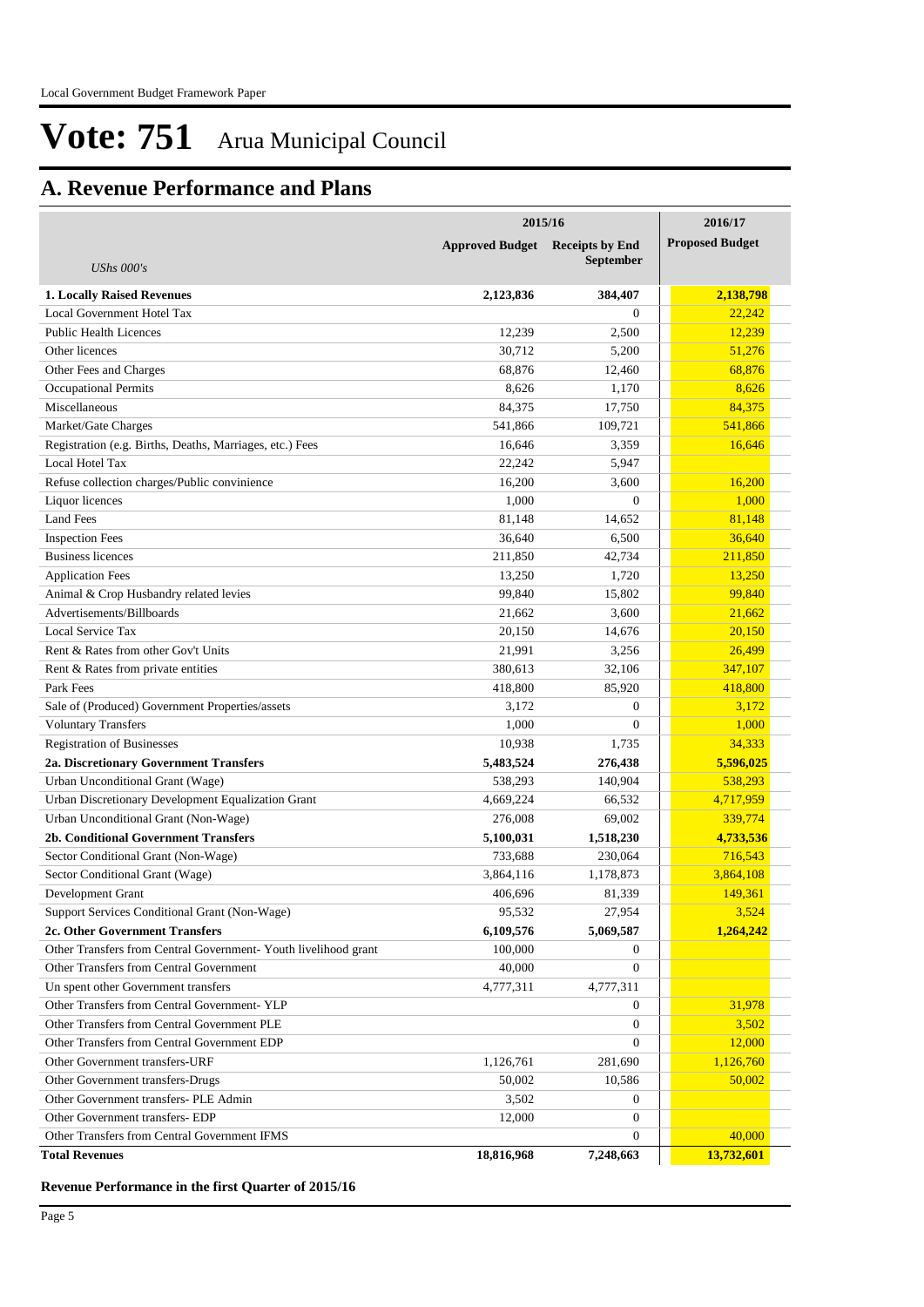## **A. Revenue Performance and Plans**

#### *(i) Locally Raised Revenues*

Arua Municipal council projected Shs. 2,138,798,000 from locally raised revenues but actual collections in the first quarter was Shs. 384,407000 representing 18% below the projected 25%. This is because of poor revenue administration by revenue managers. However the Municipal Administration has planned to set targets for revenue managers, recruit enforcement staff, tender out revenue sources to private contractors and include stringent clauses in the contract documents.

#### *(ii) Central Government Transfers*

Arua Municipal planned Shs 11,593,803,000 as central Government transfers but actually received Shs 6,864,256,000 in first quarter representing 48% performance This performance is because unspent balances worth Shs 3,112,969,121 were rolled over as receipts in the current financial year. These are conditional funds meant for development projects which were not finished at the end of the financial year and have been incorporated into the current budget.

#### *(iii) Donor Funding*

Arua Municipal did not plan for Donor funding because donors prefer dealing directly with the beneficiaries.

#### **Planned Revenues for 2016/17**

#### *(i) Locally Raised Revenues*

Arua Municipal council has projected Shs. 2,138,798,000 from locally raised revenue in the FY 2016/17 representing 15.6% of the overall budget. These revenues shall be collected from tax and non-tax revenue sources. LST is projected at Shs. 20,150,000, Hotel Tax at Shs. 22,242,000 and other local revenue collections are projected at Shs 2,059,583,000.

#### *(ii) Central Government Transfers*

TThe Municipality plans to receive Shs. 11,593,803,000 from central government of which Shs. 5,596,025,000 is Discretionary Government Transfers, Shs. 4,733,536,000 is Conditional Government Transfers Shs. 1,264,242,000 is Other Government Transfers. This is 30% decrease from FY 2015/16becaus the IPFs for PRDP were not received by the time of preparing this document and suspension of salaries and gratuity and exgratia for elected leaders.

#### *(iii) Donor Funding*

The municipality has not planned for Donor funding because Donors now prefer working directly with beneficiaries. The municipality only recogonises their contributions in the plan.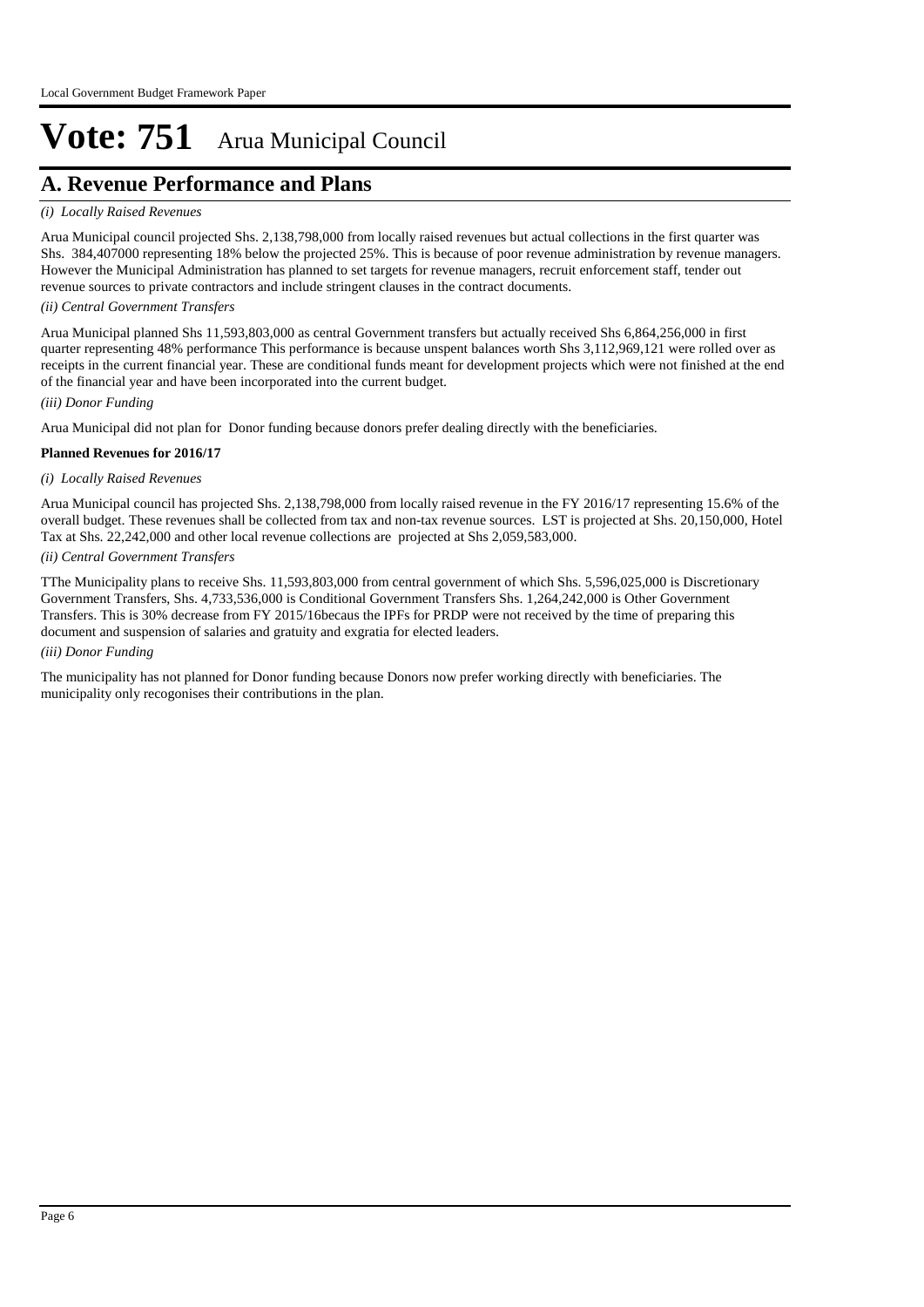## **Summary of Performance and Plans by Department**

### *Workplan 1a: Administration*

#### **(i) Overview of Workplan Revenue and Expenditures**

| <b>UShs Thousand</b>                               |                           | 2015/16                | 2016/17                          |  |
|----------------------------------------------------|---------------------------|------------------------|----------------------------------|--|
|                                                    | Approved<br><b>Budget</b> | Outturn by<br>end Sept | <b>Proposed</b><br><b>Budget</b> |  |
| A: Breakdown of Workplan Revenues:                 |                           |                        |                                  |  |
| <b>Recurrent Revenues</b>                          | 878,248                   | 200,832                | 916,195                          |  |
| <b>Locally Raised Revenues</b>                     | 360,255                   | 74,380                 | 324,477                          |  |
| Multi-Sectoral Transfers to LLGs                   | 309,447                   | 73,557                 | 379.648                          |  |
| Support Services Conditional Grant (Non-Wage)      | 0                         | $\Omega$               | 3.524                            |  |
| Urban Unconditional Grant (Non-Wage)               | 129,622                   | 31,162                 | 129,622                          |  |
| Urban Unconditional Grant (Wage)                   | 78,924                    | 21,733                 | 78,924                           |  |
| <b>Development Revenues</b>                        | 942.096                   | 445,088                | 508,338                          |  |
| Unspent balances – Other Government Transfers      | 440,748                   | 440,748                |                                  |  |
| Urban Discretionary Development Equalization Grant | 501,348                   | 4,340                  | 508,338                          |  |
| <b>Total Revenues</b>                              | 1,820,344                 | 645,921                | 1,424,533                        |  |
| <b>B</b> : Overall Workplan Expenditures:          |                           |                        |                                  |  |
| Recurrent Expenditure                              | 878,248                   | 182,086                | 916,195                          |  |
| Wage                                               | 208,941                   | 54,237                 | 208,941                          |  |
| Non Wage                                           | 669,307                   | 127,849                | 707,254                          |  |
| Development Expenditure                            | 942,096                   | 141.170                | 508,338                          |  |
| Domestic Development                               | 942,096                   | 141,170                | 508,338                          |  |
| Donor Development                                  | $\theta$                  | $\mathbf{0}$           | $\Omega$                         |  |
| <b>Total Expenditure</b>                           | 1,820,344                 | 323,257                | 1,424,533                        |  |

#### *Revenue and Expenditure Performance in the first quarter of 2015/16*

This department projected to receive and spend Shs. 1,820,344,000 and actual receipt in first quarter was Shs 645,921,000 representing 35% Budget performance. This is because un spent balance of Shs 440,748,465 was rolled over and recognized as receipt in the first quarter. The expenditure performed at 17% work plan performance against the planes 25%. The expenditure performance is very low because of delayed procurement process for consultancy services and supplies.

#### *Department Revenue and Expenditure Allocations Plans for 2016/17*

The department is Allocated Shs. 1,424,533,000 representing 10.4% of the total Budget of which Shs. 208,941,000 is earmarked for paying staff wages, Shs. 707,254,000 is for recurrent non-wage and Shs. 508,338,000 is for Capital development (capacity building in terms of staff training, preparation of waste management and drainage management strategies and procurement of furniture).

#### **(ii) Summary of Past and Planned Workplan Outputs**

#### *Physical Performance in the first quarter of 2015/16*

35 staffs paid their salaries, wages and allowances; 1 capacity building session conducted; 75% of approved posts filled; 6official trips made to kampala to attend important meetings; Monthly pay change forms filled and submitted, 3 workshops attended; 2 staffs trained post and 2 mentoring session conducted; capacity building policy graduate courses.6 laptops purchased,35 Office chairs and desks purchased and conference chairs and tables procured.

#### *Plans for 2016/17 by Vote Function*

The outputs mainly focus on monitoring and supervision reports, Implementation of Government programs, Induction of newly recruited staff, preparation of capacity building plan, staff training. Quarterly consultative meetings, preparation waste and drainage management strategies, coordination of council activities with line ministries, and Communicating government policy issues to council.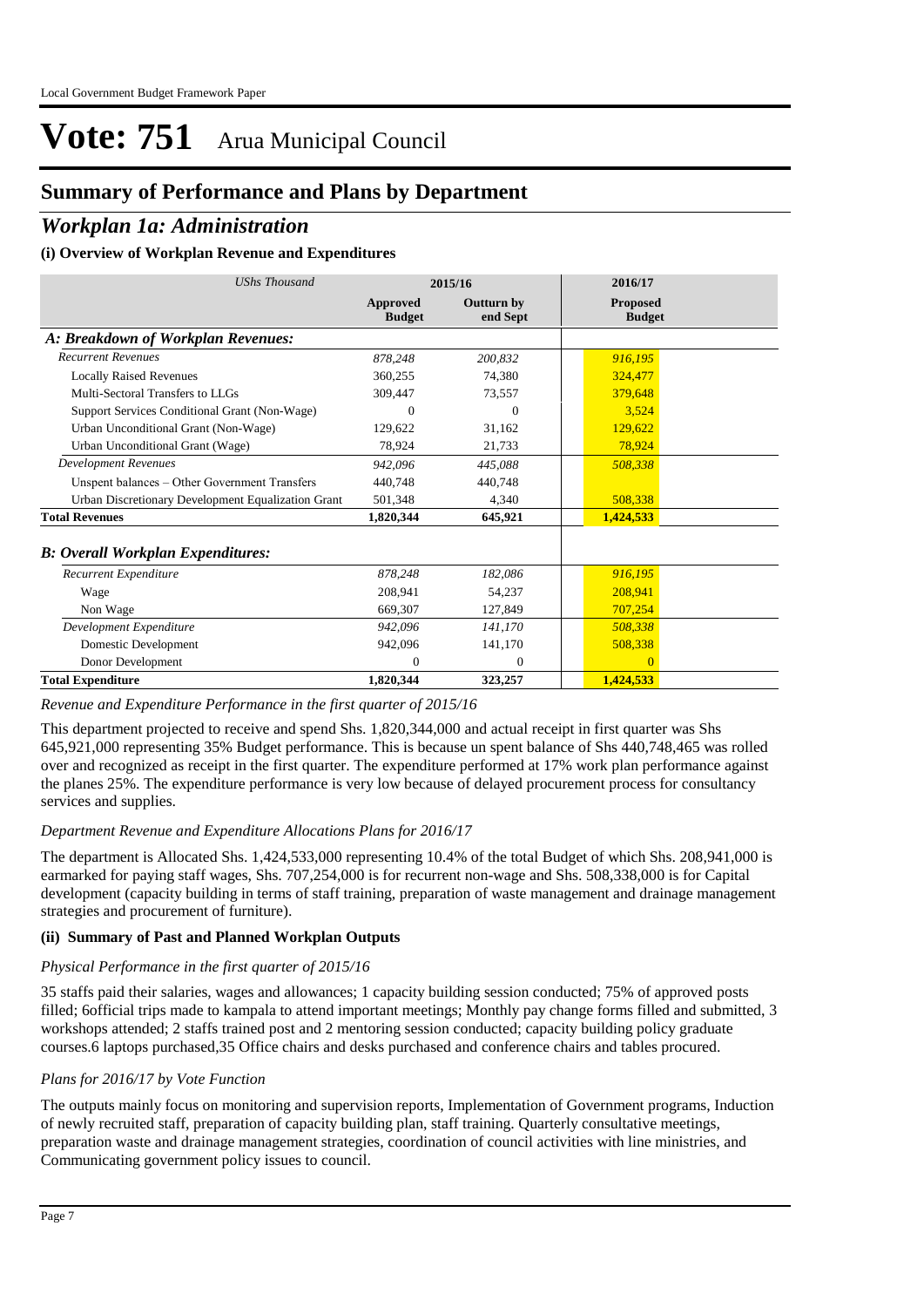## *Workplan 1a: Administration*

#### *Medium Term Plans and Links to the Development Plan*

Ensuring good governance through accountability and transparency, preparing 141 sq km structure plan for the greater Arua city, degazzetment of Arua central (Barifa) forest reserve to pave way for development of Nile Eco city, continuous dialogue with the district and other stake holder to expand the administrative boundaries of the Municipality and continuously lobbing for city status from central government. Preparing waste management and drainage management strategies and development of human

#### N/A **(iii) Details of Off-Budget Activities carried out by NGOs, Central Government, the Private Sector and Donors**

#### **(iv) The three biggest challenges faced by the department in improving local government services**

#### *Under staffing 1.*

The council is understaffed especially in health and enforcement, where the thin staff can not effectively carry out enforcement of laws and regulations in the municipality. Leading to illegal developments and rampant road side sales.

#### *Very high day population 2.*

The allocation parameter used by Ministry of Finance for resource allocation is based on the night population but the Municipality serves the day population which three times of the night hence putting pressure on the services delivery

#### *High debt burden 3.*

The Municipality has high debt burden leading to reduction in service delivery as funds are to pay debts that were incurred earlier.

### *Workplan 2: Finance*

#### **(i) Overview of Workplan Revenue and Expenditures**

| <b>UShs Thousand</b>                      |                           | 2015/16                       | 2016/17                          |  |
|-------------------------------------------|---------------------------|-------------------------------|----------------------------------|--|
|                                           | Approved<br><b>Budget</b> | <b>Outturn by</b><br>end Sept | <b>Proposed</b><br><b>Budget</b> |  |
| A: Breakdown of Workplan Revenues:        |                           |                               |                                  |  |
| <b>Recurrent Revenues</b>                 | 613,947                   | 118,131                       | 543,561                          |  |
| <b>Locally Raised Revenues</b>            | 157,934                   | 36,130                        | 157,934                          |  |
| Multi-Sectoral Transfers to LLGs          | 277,512                   | 48,367                        | 277,512                          |  |
| Other Transfers from Central Government   | 40,000                    | $\Omega$                      | 40,000                           |  |
| Urban Unconditional Grant (Non-Wage)      | 70,386                    | 16,605                        |                                  |  |
| Urban Unconditional Grant (Wage)          | 68,115                    | 17,029                        | 68,115                           |  |
| <b>Total Revenues</b>                     | 613,947                   | 118,131                       | 543,561                          |  |
| <b>B</b> : Overall Workplan Expenditures: |                           |                               |                                  |  |
| Recurrent Expenditure                     | 613,947                   | 118,131                       | 543,561                          |  |
| Wage                                      | 68,115                    | 17,029                        | 68,115                           |  |
| Non Wage                                  | 545,832                   | 101,102                       | 475,446                          |  |
| Development Expenditure                   | 0                         | 0                             | 0                                |  |
| Domestic Development                      | 0                         | $\overline{0}$                |                                  |  |
| Donor Development                         | 0                         | $\overline{0}$                | $\Omega$                         |  |
| <b>Total Expenditure</b>                  | 613,947                   | 118,131                       | 543,561                          |  |

#### *Revenue and Expenditure Performance in the first quarter of 2015/16*

This department projected to receive and spend U shs. 613,947,000 in the whole financial year and actual cumulative receipts and expenditure in the quarter is U shs 118,131,000 representing 19% Budget performance compared to the projected 25% This is because the projected 40,000,000 for IFMS recurrent costs was not received in the quarterr and the projected local revenue was not realised as planned.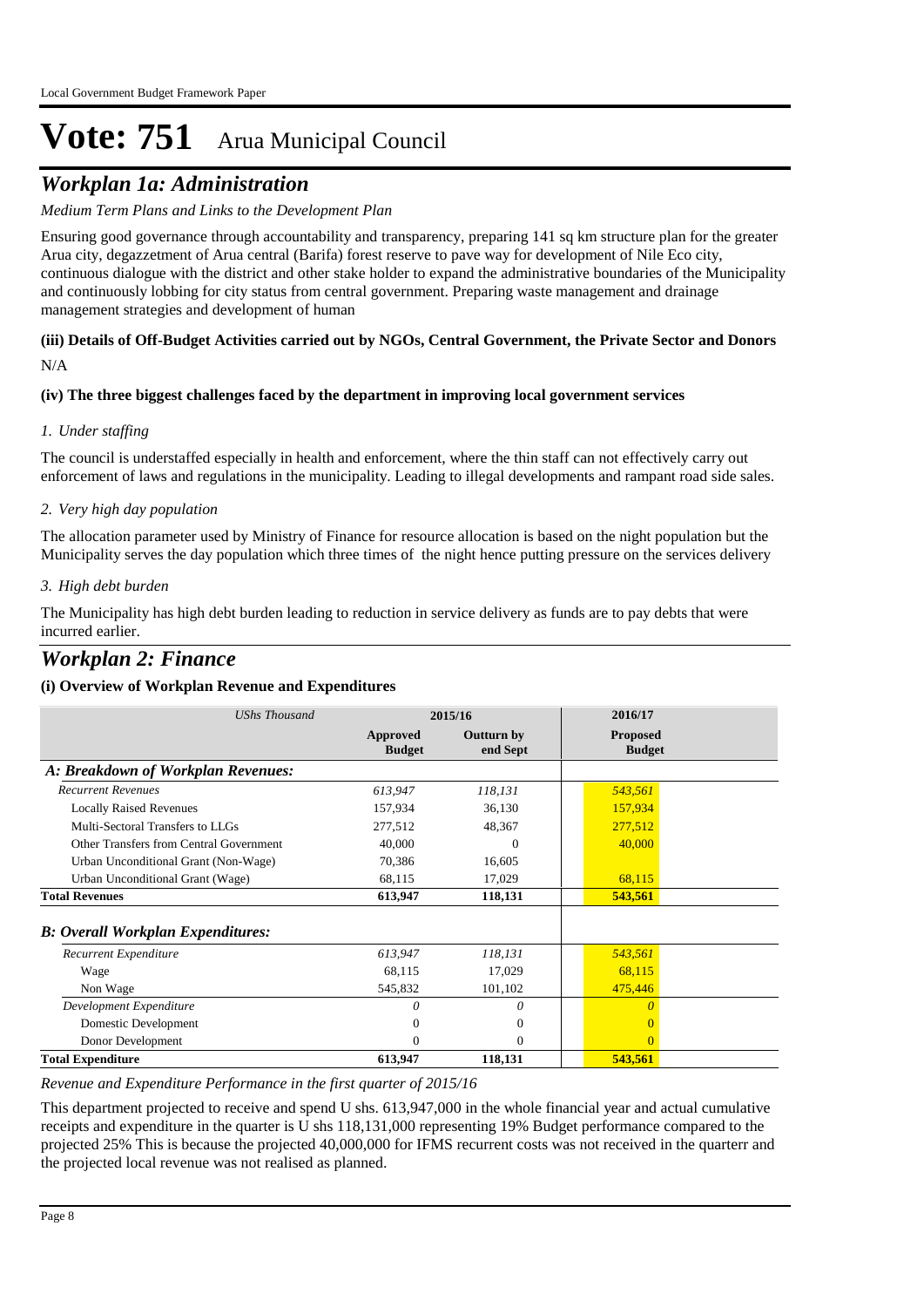## *Workplan 2: Finance*

#### *Department Revenue and Expenditure Allocations Plans for 2016/17*

The department is Allocated Shs. 613,947,000 representing 4.5% of the total Budget of which Shs. 68,115,000 is earmarked for paying staff wages and Shs. 545,832,000 is for recurrent non-wage to meet day to day Administrative expenses.

#### **(ii) Summary of Past and Planned Workplan Outputs**

#### *Physical Performance in the first quarter of 2015/16*

LG performance contract was submitted on 12/9/2014, Value of local service tax collected is shs.14,676,416, Value of hotel tax collected is U shs 5,947,000; Value of other local revenue collected is U shs 363,784,053.00; Date of approval of Annual work plan to council is 28/3/2015; Date of presenting draft budget and Annual work plan is 28/3/2015 and Final Accounts prepared and submitted to Auditor general on 1/8/2015

#### *Plans for 2016/17 by Vote Function*

The key outputs include procurement of accountable and non-accountable stationery, Local revenue Enhancement plan prepared and implemented, Annual Work Plans and Budget prepared, Final Accounts prepared, Local Revenues collected at 100%, Financial Accounting records and accountability reports prepared, quarterly revenue mobilization campaigns conducted and Annual Performance Report prepared and discussed by council.

#### *Medium Term Plans and Links to the Development Plan*

The medium term plans include computerization of reporting and accounting systems, tax education, extensive business enumeration and monthly revenue mobilization and reconciliation. The department plans to privatize most of the local raised revenue sources and prepare and implement revenue enhancement plan, mentoring lower local governments in budgeting and financial management and promote local economic development.

#### N/A **(iii) Details of Off-Budget Activities carried out by NGOs, Central Government, the Private Sector and Donors**

#### **(iv) The three biggest challenges faced by the department in improving local government services**

#### *Low local revenue base 1.*

Local revenue base is very narrow because of level of developments in the Municipality. The relies on the markets gate charges which are agro based mainly by peasants who are not willing to part with a coin leading to low collections.

#### *Increasing cost of service delivery 2.*

Increasing cost material affects budgeting process and budget implementation. This leads to variations in project costs.

#### *Lack of updated central data management system on local revenues 3.*

Lack of updated central data management system on local revenues affects effective planning and budgeting process and under performance of local revenue against the planned

### *Workplan 3: Statutory Bodies*

| UShs Thousand                                 | 2015/16                   |                               | 2016/17                          |  |
|-----------------------------------------------|---------------------------|-------------------------------|----------------------------------|--|
|                                               | Approved<br><b>Budget</b> | <b>Outturn by</b><br>end Sept | <b>Proposed</b><br><b>Budget</b> |  |
| A: Breakdown of Workplan Revenues:            |                           |                               |                                  |  |
| <b>Recurrent Revenues</b>                     | 484.546                   | 115,775                       | 428,487                          |  |
| <b>Locally Raised Revenues</b>                | 249,948                   | 52.746                        | 254,457                          |  |
| Multi-Sectoral Transfers to LLGs              | 134,171                   | 28.543                        | 134,171                          |  |
| Support Services Conditional Grant (Non-Wage) | 75,568                    | 22,963                        |                                  |  |
| Urban Unconditional Grant (Non-Wage)          |                           | 0                             | 15,000                           |  |
| Urban Unconditional Grant (Wage)              | 24,859                    | 11.524                        | 24,859                           |  |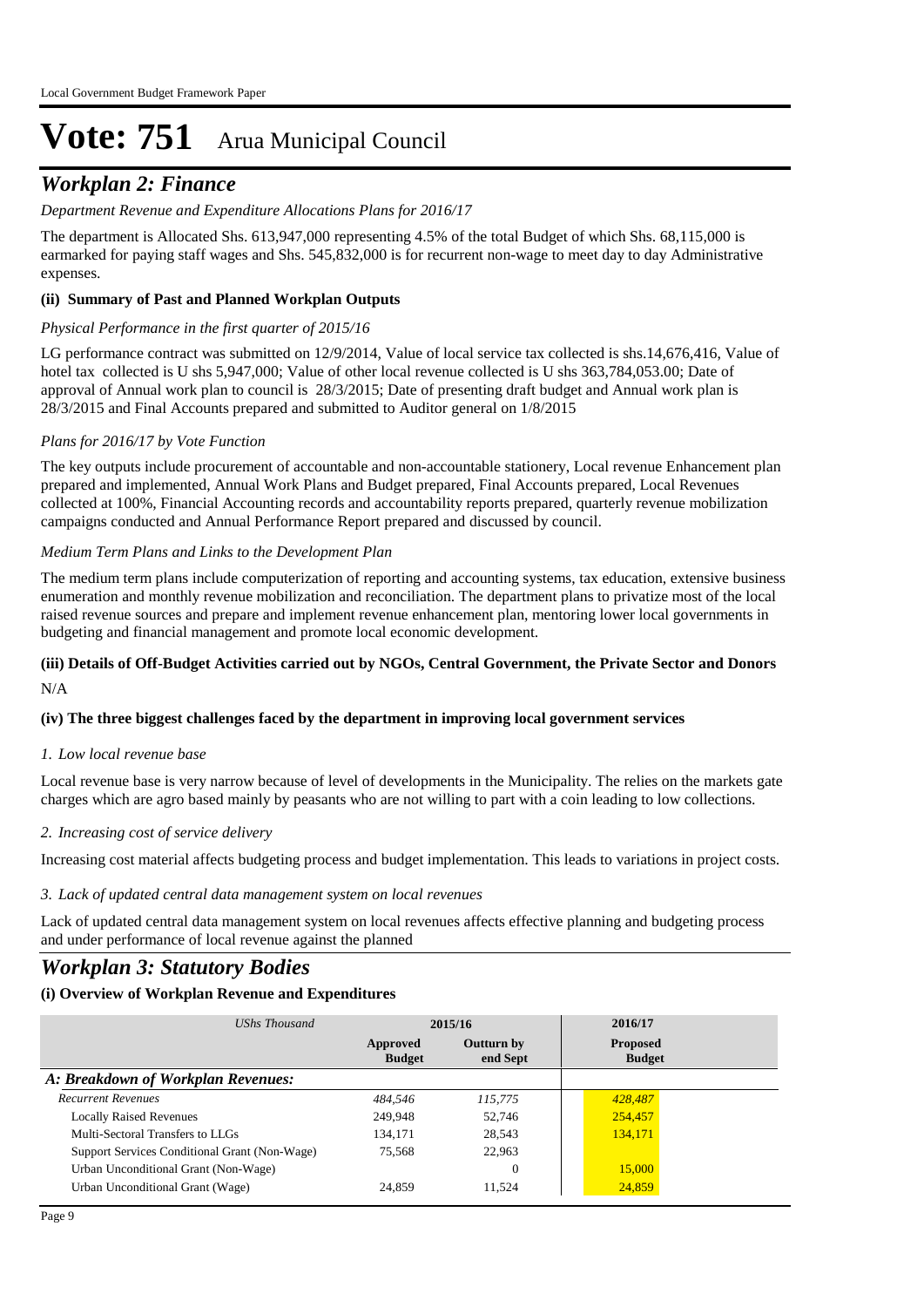### *Workplan 3: Statutory Bodies*

| <b>UShs Thousand</b>                                                      |                           | 2015/16                       |                                  |  |
|---------------------------------------------------------------------------|---------------------------|-------------------------------|----------------------------------|--|
|                                                                           | Approved<br><b>Budget</b> | <b>Outturn by</b><br>end Sept | <b>Proposed</b><br><b>Budget</b> |  |
| <b>Development Revenues</b>                                               | 4,400                     | 0                             | $\theta$                         |  |
| <b>Locally Raised Revenues</b>                                            | 4,400                     | 0                             |                                  |  |
| <b>Total Revenues</b>                                                     | 488,946                   | 115,775                       | 428,487                          |  |
| <b>B: Overall Workplan Expenditures:</b><br>Recurrent Expenditure<br>Wage | 484,546<br>24,859         | 169,139<br>11,524             | 428,487<br>24,859                |  |
|                                                                           |                           |                               |                                  |  |
| Non Wage                                                                  | 459,687                   | 157,615                       | 403,628                          |  |
| Development Expenditure                                                   | 4,400                     | $\theta$                      | $\theta$                         |  |
| Domestic Development                                                      | 4,400                     | $\Omega$                      |                                  |  |
| Donor Development                                                         | $\overline{0}$            | $\theta$                      | $\mathbf{0}$                     |  |
| <b>Total Expenditure</b>                                                  | 488,946                   | 169,139                       | 428,487                          |  |

#### *Revenue and Expenditure Performance in the first quarter of 2015/16*

This department projected to receive and spend U shs. 488,946,000 in the whole financial year and actual cumulative receipt and expenditures the quarter ie U shs.169,139,000 representing 35% budget and work plan performance. Pension for teachers performed at 161% due the directive that Local governments should pay pension to pensioners. Part of this funds were got from the planned un conditional grant wage.This rhas put the revenue and expenditure performance 35%.

#### *Department Revenue and Expenditure Allocations Plans for 2016/17*

The sector is allocated Shs. 428,487,000 of which Shs 24,859,000 is to cater for wages and Shs 403,628,000 caters for recurrent non-wage. The recurrent non-wage is to pay councilors allowances and meet other operational costs of procurement, recruitment and accountabity.

#### **(ii) Summary of Past and Planned Workplan Outputs**

#### *Physical Performance in the first quarter of 2015/16*

3 Executive meetings, 1 council meetings, 2 Finance committee meetings, 2 works committee meeting scheduled and attended, 1 multispectral monitoring of project implementation done, 4 workshops attended, 4 land applications (registration, renewal, lease extensions) cleared

#### *Plans for 2016/17 by Vote Function*

The key outputs are recruitment of staff; land disputes handled, quarterly community sensitization on land matters. Land Board meetings held. Procurement and disposal plans prepared, mandatory Council meeting held, Auditor general queries reviewed, PAC reports discussed by council, contract committee meeting held, field visits held, Quarterly monitoring of programme implementation conducted.

#### *Medium Term Plans and Links to the Development Plan*

Strengthening accountability and land management, holding consultative meetings with district leadership and surrounding sub counties and other stakeholders to expanding the boundaries of the Municipality, lobbying for city status and Quarterly monitoring the implementation of government programs and projects.

#### N/A **(iii) Details of Off-Budget Activities carried out by NGOs, Central Government, the Private Sector and Donors**

#### **(iv) The three biggest challenges faced by the department in improving local government services**

#### *High cost of adverts 1.*

The high cost of running adverts relating to works, supplies and services on national media has greatly affected the procurement process.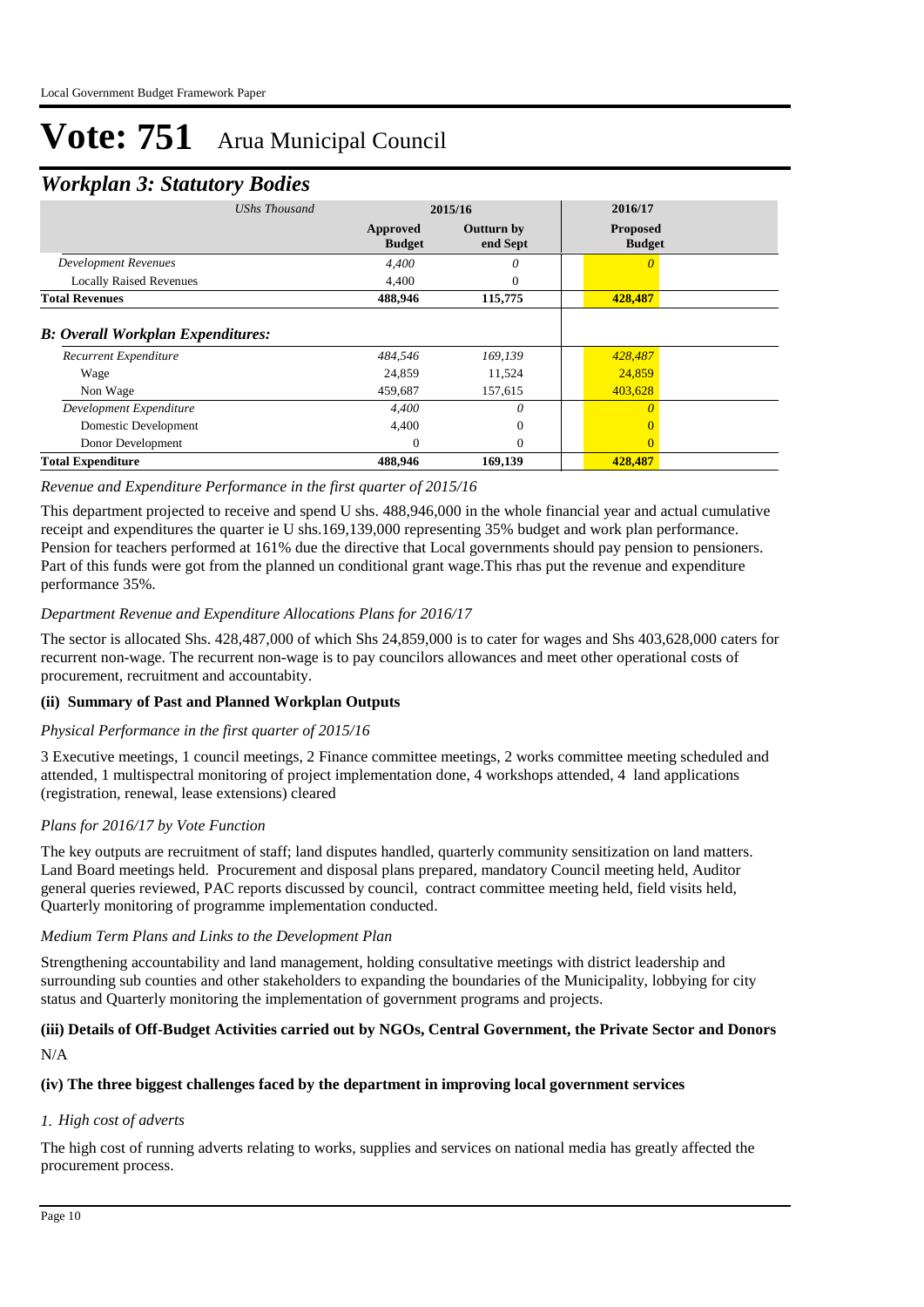## *Workplan 3: Statutory Bodies*

*Delays in approval of procurement request by Solicitor general 2.*

Delayed approval of procurement requests of above 50 million shillings by solicitor general has affected the implementation of projects as planned and this has a negative effect on service delivery.

#### *Low capacity of contractors 3.*

Most of the local contrators have low capacity interms human, capital and financial resources which has greatly affected the workmanship and implementation of projects

### *Workplan 4: Production and Marketing*

#### **(i) Overview of Workplan Revenue and Expenditures**

| <b>UShs Thousand</b>                      | 2015/16                   |                               | 2016/17                          |  |
|-------------------------------------------|---------------------------|-------------------------------|----------------------------------|--|
|                                           | Approved<br><b>Budget</b> | <b>Outturn by</b><br>end Sept | <b>Proposed</b><br><b>Budget</b> |  |
| A: Breakdown of Workplan Revenues:        |                           |                               |                                  |  |
| <b>Recurrent Revenues</b>                 | 91,469                    | 16,597                        | 93,669                           |  |
| <b>Locally Raised Revenues</b>            | 6,620                     | 1,320                         | 6,620                            |  |
| Multi-Sectoral Transfers to LLGs          | 29,384                    | 3,720                         | 29,384                           |  |
| Sector Conditional Grant (Non-Wage)       | 0                         | $\Omega$                      | 2,204                            |  |
| Sector Conditional Grant (Wage)           | 35,575                    | 5,778                         | 35,571                           |  |
| Urban Unconditional Grant (Wage)          | 19,889                    | 5,778                         | 19,889                           |  |
| <b>Total Revenues</b>                     | 91,469                    | 16,597                        | 93,669                           |  |
| <b>B</b> : Overall Workplan Expenditures: |                           |                               |                                  |  |
| Recurrent Expenditure                     | 91,469                    | 16,597                        | 93,669                           |  |
| Wage                                      | 33,661                    | 8,415                         | 33,661                           |  |
| Non Wage                                  | 57,808                    | 8,181                         | 60,008                           |  |
| Development Expenditure                   | 0                         | 0                             | $\Omega$                         |  |
| Domestic Development                      | $\Omega$                  | $\theta$                      |                                  |  |
| Donor Development                         | $\Omega$                  | $\Omega$                      | $\Omega$                         |  |
| <b>Total Expenditure</b>                  | 91,469                    | 16,597                        | 93,669                           |  |

*Revenue and Expenditure Performance in the first quarter of 2015/16*

Production department projected to receive and spent Shs. 91,469,000 but actual receipt and expenditure in first quarter was 18% budget and work plan performance far below the planned 25%. This is because of underperformance of local revenue. The conditional grant to Agic ext- salaries only performed at 16 %. We hope that local revenue collections increase to improve the work plan performance in future.

#### *Department Revenue and Expenditure Allocations Plans for 2016/17*

The production department is allocated Shs 93,669,000 representing 0.7% of the total budget of which Shs. 33,661,000 is for paying staff salaries and Shs. 60,008,000 is for meeting recurrent non-wage expenditures. The Key expenditures focus on vaccination of live stocks, mobilizing, training and supporting cooperative societies and SACCOS, Promotion of Private partnership in business conducting business census, value addition and promotion of local economic development.

#### **(ii) Summary of Past and Planned Workplan Outputs**

#### *Physical Performance in the first quarter of 2015/16*

Lagoonsare maintatined and ruminal content removed and the lirage maintained, 250 businesses inspected for compliance with the law, routine meat inspections conducted

#### *Plans for 2016/17 by Vote Function*

The key outputs of the department shall include production the Sector plans and programmes, mobilization and supervision of cooperative societies, inspection of business premises and issuance business licenses, vaccination of live stocks vaccinated, promotion of SCCOs and cooperative societies, Private public partnership, conducting business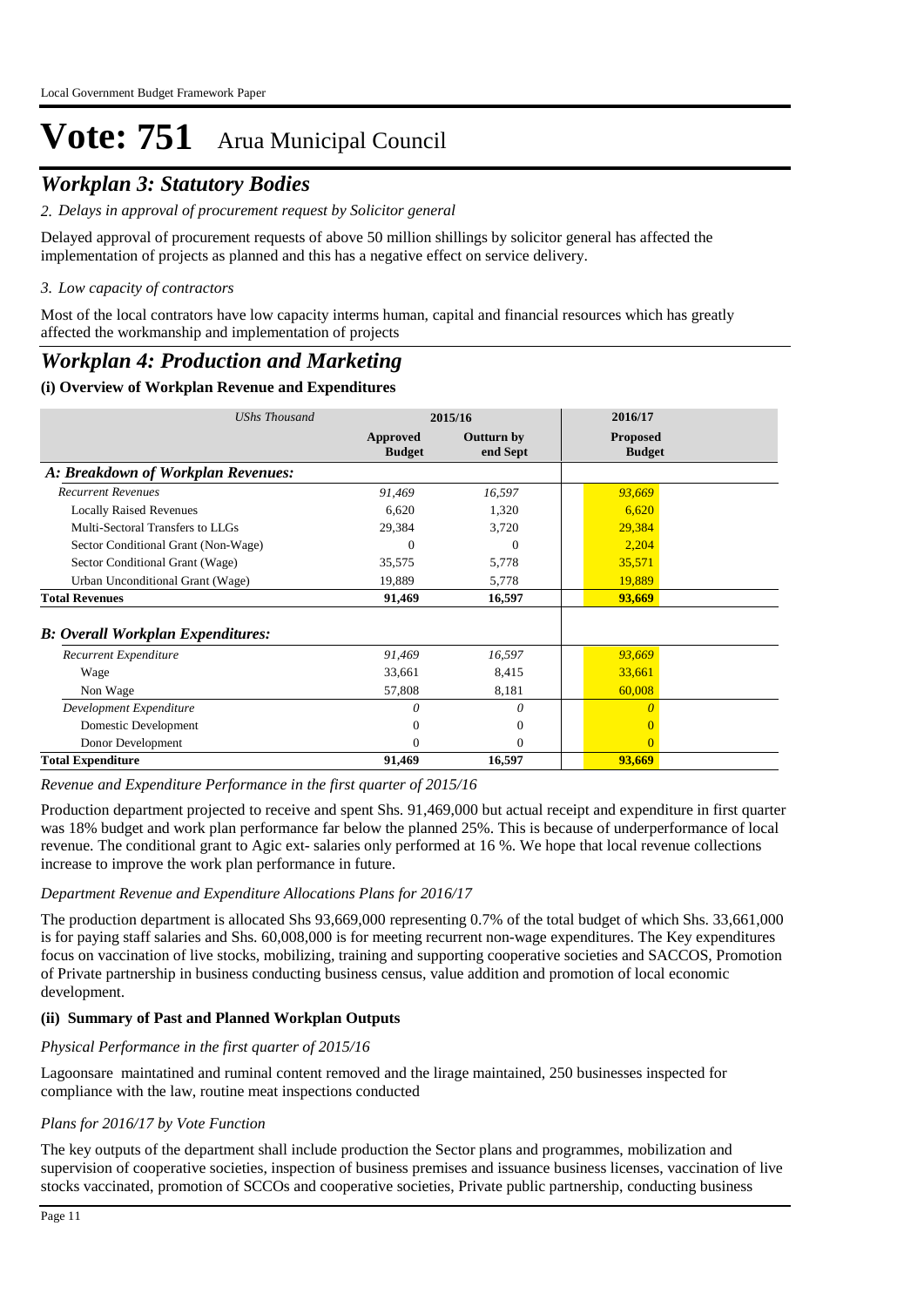## *Workplan 4: Production and Marketing*

census and Formation and training of cooperative societies as well as promotion of hygiene in slaughter house and local economic development promoted.

#### *Medium Term Plans and Links to the Development Plan*

The medium tern plans are to construct a modern abattoir, food market, textile market and livestock market, formation of cooperative societies, promoting value addition, promoting local economic development and private partner ships and networking at global level.

## **(iii) Details of Off-Budget Activities carried out by NGOs, Central Government, the Private Sector and Donors**

N/A

#### **(iv) The three biggest challenges faced by the department in improving local government services**

#### *Understaffing 1.*

The department is being under staffed to handle all the activities in the department.

#### *Low local revenue performance 2.*

Low performance of local revenue affects the performance of this department as there is no central government funding to meet the operational costs of this department.

#### *Poor attitude of population towards urban agriculture 3.*

The community percieve agric to be a rural activity, hence they do not easily adopt to the urban farming methods, thereby affecting the performance of this department.

### *Workplan 5: Health*

| <b>UShs Thousand</b>                               |                           | 2015/16                       | 2016/17                          |
|----------------------------------------------------|---------------------------|-------------------------------|----------------------------------|
|                                                    | Approved<br><b>Budget</b> | <b>Outturn by</b><br>end Sept | <b>Proposed</b><br><b>Budget</b> |
| A: Breakdown of Workplan Revenues:                 |                           |                               |                                  |
| <b>Recurrent Revenues</b>                          | 810.869                   | 168,755                       | 833,908                          |
| <b>Locally Raised Revenues</b>                     | 121,041                   | 19,789                        | 121,041                          |
| Multi-Sectoral Transfers to LLGs                   | 125,944                   | 22,485                        | 125,944                          |
| Other Transfers from Central Government            | 62,002                    | 10,586                        | 62,002                           |
| Sector Conditional Grant (Non-Wage)                | 50.002                    | 12,500                        | 53,040                           |
| Sector Conditional Grant (Wage)                    | 451,881                   | 103,395                       | 451,881                          |
| Urban Unconditional Grant (Non-Wage)               |                           | 0                             | 20,000                           |
| <b>Development Revenues</b>                        | 129,507                   | 12,386                        | 130.618                          |
| Development Grant                                  | 61,931                    | 12,386                        | 63,042                           |
| <b>Locally Raised Revenues</b>                     | 14.500                    | 0                             | 14,500                           |
| Urban Discretionary Development Equalization Grant | 53,076                    | 0                             | 53,076                           |
| <b>Total Revenues</b>                              | 940.376                   | 181,141                       | 964,526                          |
| <b>B: Overall Workplan Expenditures:</b>           |                           |                               |                                  |
| Recurrent Expenditure                              | 810,869                   | 168,755                       | 833,908                          |
| Wage                                               | 451,881                   | 103,395                       | 451,881                          |
| Non Wage                                           | 358,988                   | 65,360                        | 382,028                          |
| Development Expenditure                            | 129,507                   | 0                             | 130,618                          |
| Domestic Development                               | 129,507                   | 0                             | 130,618                          |
| Donor Development                                  | $\Omega$                  | $\mathbf{0}$                  | $\Omega$                         |
| <b>Total Expenditure</b>                           | 940,376                   | 168,755                       | 964,526                          |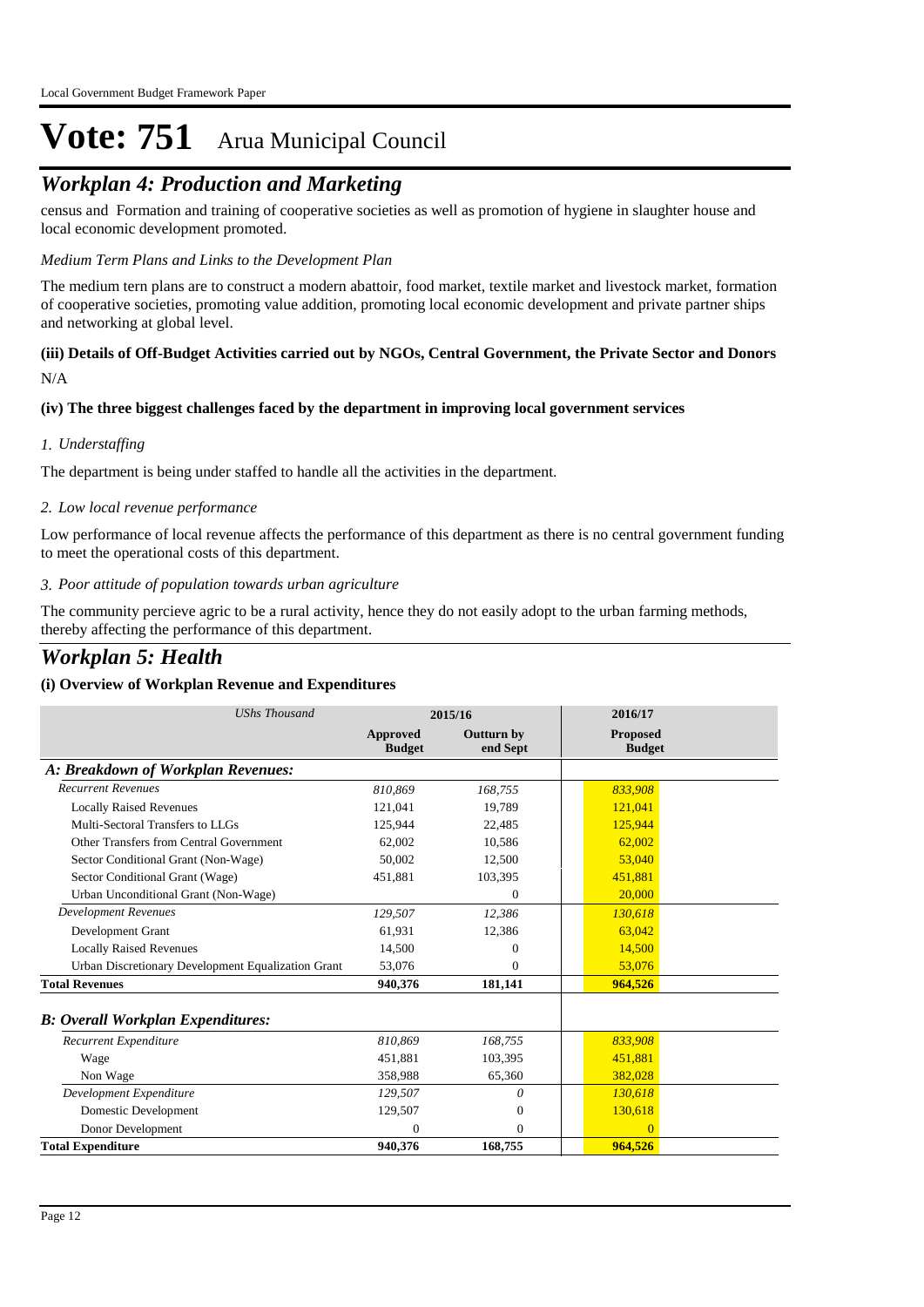## *Workplan 5: Health*

#### *Revenue and Expenditure Performance in the first quarter of 2015/16*

Health department projected to receive and spent Shs. 940,376,000 but actual receipt in first quarter was Shs 181,141,000 representing 19% revenue performance. This is because the planned funds from Baylor Uganda were not received in the first quarter. The expenditure performed at 18% because of delays in making procurement request by the head of department which affected the implementation of capital projects.

#### *Department Revenue and Expenditure Allocations Plans for 2016/17*

The department plans to rcieve shs 964,526,000 and planned expenditures include shs 451,881,000 for salaries,shs 358,988,000 for non wage recurrent (transfer to lower health units, essential medicines and health supplies, health promotions etc). Shs 115,007,000 for capital dev't (, medical equipments and water and sanitation facilities)

#### **(ii) Summary of Past and Planned Workplan Outputs**

#### *Physical Performance in the first quarter of 2015/16*

3 VHT meeting held., 3 out reaches conducted on measles campaign, 2 planning meeting held and weekly HMIS reports prepared and submitted to the relevant authorities for consideration, Quarterly and monthly reports prepared and submitted to the line ministry, 2 consignments of medicines and health supplies delivered, medicines store constructed, 2 immunization campaigns held, 4000 out patients and 1,750 in patients visited Government health, 40 deliveries registered

#### *Plans for 2016/17 by Vote Function*

Incinerator constructed, 1,800 children immunized, essential medicines and health supplies procured health facilities with no stock outs of 6 tracer drugs, 2500 inpatients and 3,000 out patients, 1500 deliveries conducted, 48 health related training sessions held and 90% of Villages with functional VHTs. Health promotion and disease prevention, curative and rehabilitative services provided, medical equipment's procured, disease prevention and health promotion conducted,

#### *Medium Term Plans and Links to the Development Plan*

Medium term Plans include improved solid waste management, improved sanitation and personal hygiene, strengthening community participation in sanitation and sustainable waste management Strengthening sustainable solid waste management, strengthening health promotions, , upgrade Oli HCIV to hospital status, construction of residential and nonresidential infrastructure and provision of curative services..

#### **(iii) Details of Off-Budget Activities carried out by NGOs, Central Government, the Private Sector and Donors**

Off budget actitivites undertaken by NGOs Donors and Central Government are geared towards HIV/AIDS services especially for ARVs and Vaccines and coartem for malaria treatment with a possibility of investing in net distribution.

#### **(iv) The three biggest challenges faced by the department in improving local government services**

#### *Rising population 1.*

 Population growth results from rural to urban migration and effects of neighbouring countries of DRC and South Sudan. This bears down on the meager resources for health services delivery hence lowering quality.

#### *Effect of day time population 2.*

Large day time population means large quantities of waste generated and the subsequent burden of managing the waste; increase in theft and accidents.

#### *Poor waste management 3.*

Lack of onwership of waste leads to pouring of solid waste on the roads and this inreases breeding grounds for disease vectors hence high burden of communicable diseases.

*UShs Thousand* **2015/16 2016/17**

## *Workplan 6: Education*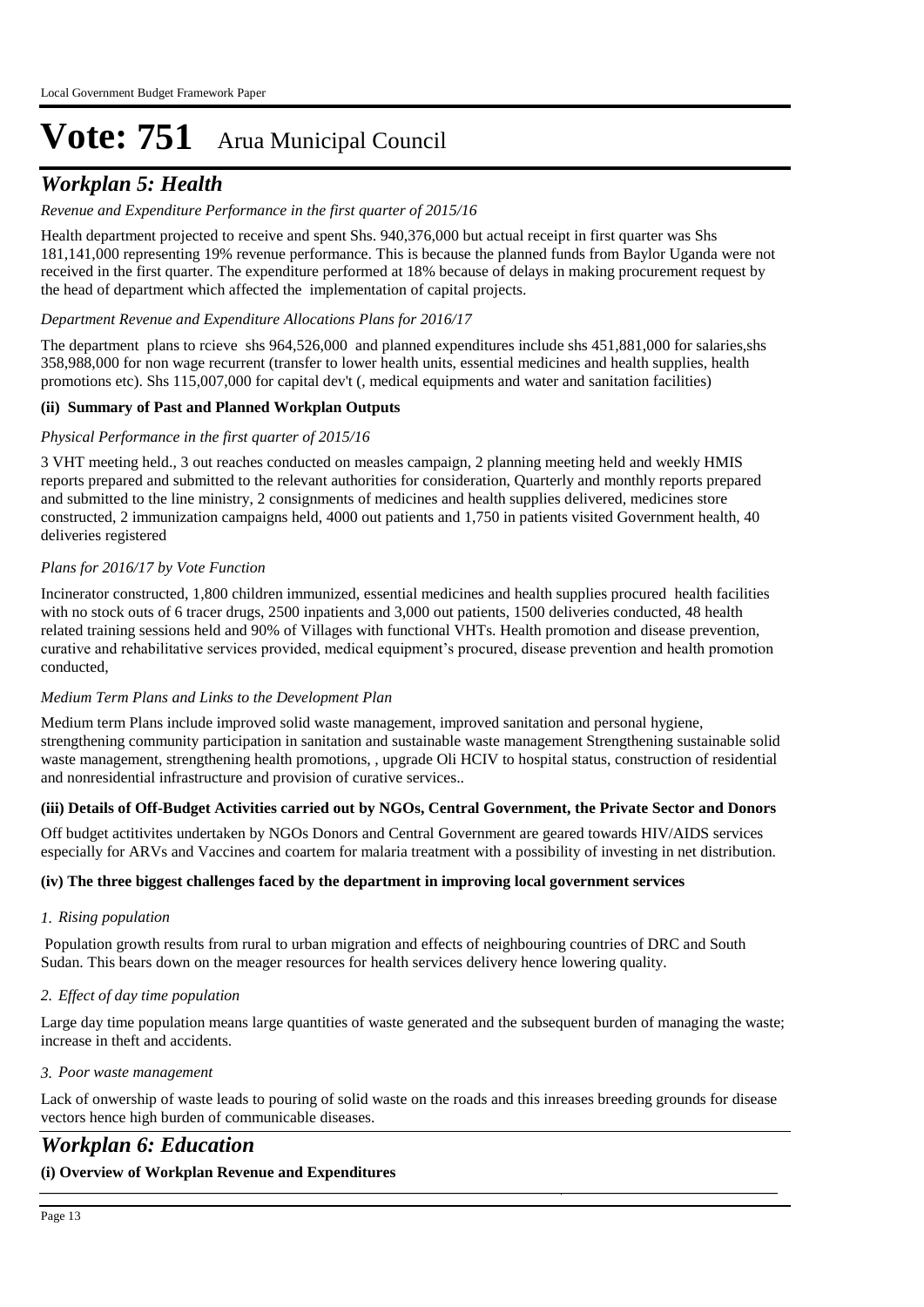### *Workplan 6: Education*

| <b>UShs Thousand</b>                               |                                  | 2015/16                       | 2016/17                          |
|----------------------------------------------------|----------------------------------|-------------------------------|----------------------------------|
|                                                    | <b>Approved</b><br><b>Budget</b> | <b>Outturn by</b><br>end Sept | <b>Proposed</b><br><b>Budget</b> |
| A: Breakdown of Workplan Revenues:                 |                                  |                               |                                  |
| <b>Recurrent Revenues</b>                          | 4,189,326                        | 1,311,411                     | 4,201,871                        |
| <b>Locally Raised Revenues</b>                     | 60,560                           | 12,883                        | 68,821                           |
| Multi-Sectoral Transfers to LLGs                   | 53.394                           | 8,879                         | 53,394                           |
| Other Transfers from Central Government            | 3,503                            | 0                             | 3,502                            |
| Sector Conditional Grant (Non-Wage)                | 658,451                          | 210,827                       | 642.740                          |
| Sector Conditional Grant (Wage)                    | 3,376,660                        | 1,069,700                     | 3,376,656                        |
| Urban Unconditional Grant (Non-Wage)               |                                  | $\Omega$                      | 20,000                           |
| Urban Unconditional Grant (Wage)                   | 36.758                           | 9,122                         | 36,758                           |
| Development Revenues                               | 303,662                          | 50,106                        | 155,776                          |
| Development Grant                                  | 250,529                          | 50,106                        | 86,320                           |
| Urban Discretionary Development Equalization Grant | 53,134                           | 0                             | 69,456                           |
| <b>Total Revenues</b>                              | 4,492,988                        | 1,361,517                     | 4,357,647                        |
| <b>B: Overall Workplan Expenditures:</b>           |                                  |                               |                                  |
| Recurrent Expenditure                              | 4,189,326                        | 1,311,411                     | 4,201,871                        |
| Wage                                               | 3,413,418                        | 1,078,822                     | 3,413,414                        |
| Non Wage                                           | 775,908                          | 232,589                       | 788,457                          |
| Development Expenditure                            | 303,662                          | 0                             | 155,776                          |
| Domestic Development                               | 303,662                          | $\mathbf{0}$                  | 155,776                          |
| Donor Development                                  | $\Omega$                         | $\mathbf{0}$                  | $\Omega$                         |
| <b>Total Expenditure</b>                           | 4,492,988                        | 1,311,411                     | 4,357,647                        |

#### *Revenue and Expenditure Performance in the first quarter of 2015/16*

Education department projected to receive and spent Shs. 4,492,988,000 but actual receipts in first quarter were Shs 1,361,517,000 representing 30% revenue performance. This is because the central government transfers performed at 30%. Expenditure was at 29% below the planned 25%. This is because of delays in making procurement request for capital projects by the head of department which affected the implementations of capital projects.

#### *Department Revenue and Expenditure Allocations Plans for 2016/17*

The department is allocated Shs.4,357,647,000 which is 3% decline from the FY 2015/16. This is because the IPFs PRDP has not been communicated. The planned expenditure areas include shs 3,413,414,000 for salaries, shs 788,457,000 for non-wage recurrent (UPE, USE, sports and games and inspection) whereas Shs 155,776,000 is for dev't (construction of latrines, classroom block, staff houses and supply of furniture in primary schools).

#### **(ii) Summary of Past and Planned Workplan Outputs**

#### *Physical Performance in the first quarter of 2015/16*

361 primary teachers paid salaries, 361 qualified primary teachers, 20.103 pupils enrolled in UPE,170 student dropouts Inspected 10 primary schools and 6 secondary schools, 1 inspection reports provided to Council, supervised and monitored teaching and learning in the 16 public primary and 3 public secondary schools, Paid both 161 secondary teaching and non teaching staff paid salaries, 5145 stundents enrolled in USE and 1092 students sitting O level.

#### *Plans for 2016/17 by Vote Function*

25 stances of latrine, constructed , 361 qualified primary teachers deployed , 20103pupils enrolled in UPE programme, 200 pupils drop outs, 350 pupils passing, 2300pupils siting PLE, 2 classrooms constructed and 8 rehabilitated, 4 staff units constructed,. S53 three seater desks supplied,.46 inspections done, 5145 students enrolled in (USE), 161 qualified secondary teaching and non teaching staff, 1092 students sitting O level and 170 passing O level..

#### *Medium Term Plans and Links to the Development Plan*

The medium term plans include construction of teachers resource center, Construction of storied teachers houses, construction of classroom blocks, and construction of latrine stances and organize refresher courses for teachers, provision of furniture and scholastic materials, Quarterly school inspection and monitoring done and co curriculum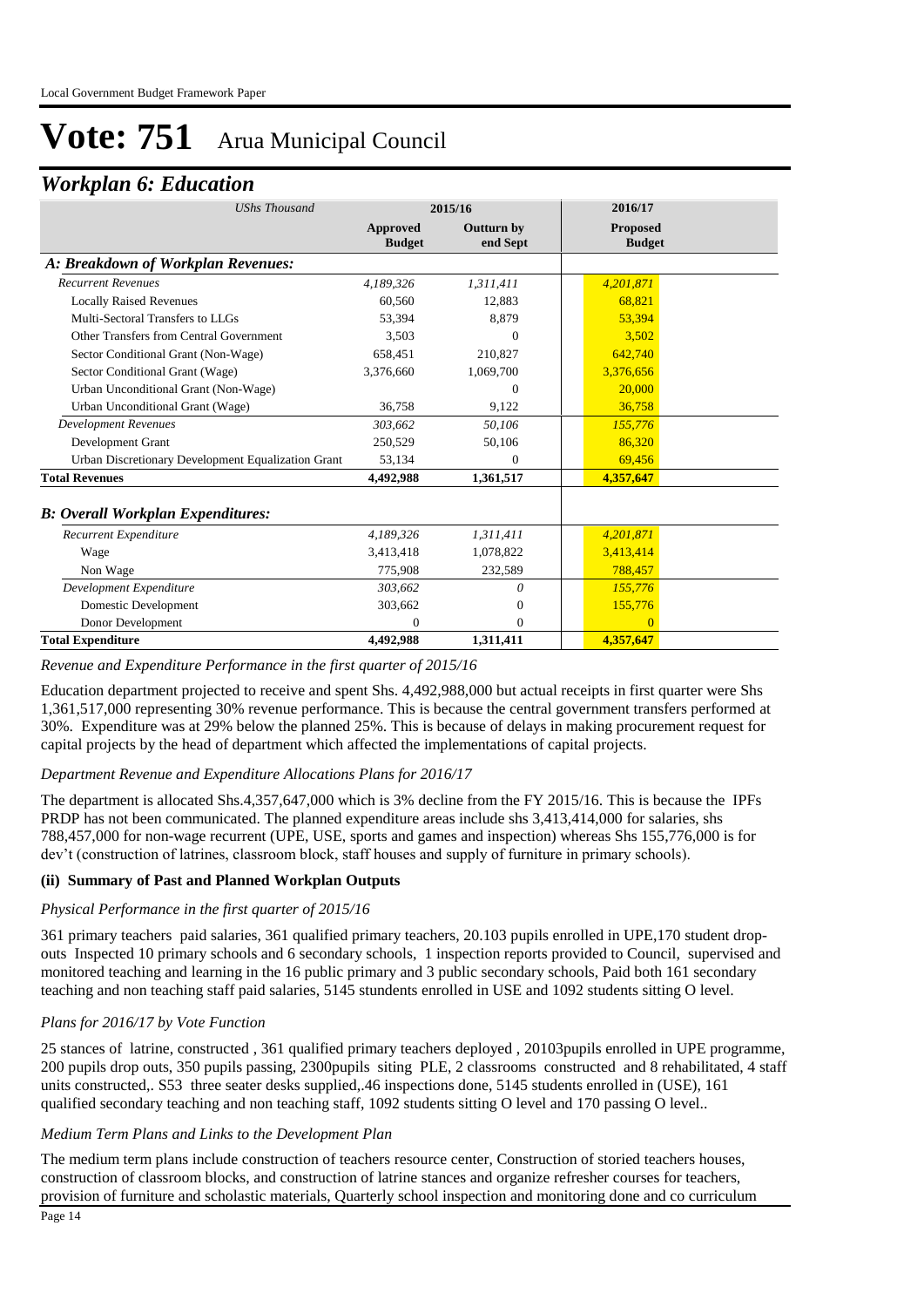## *Workplan 6: Education*

activities promoted in schools.

#### N/A **(iii) Details of Off-Budget Activities carried out by NGOs, Central Government, the Private Sector and Donors**

#### **(iv) The three biggest challenges faced by the department in improving local government services**

#### *Inadequate staff accommodation 1.*

Only 66 teachers out of 361 are accommodated in staff quarters living majority of the teachers to operate from their homes or rented houses this promotes abscenteesm and late coming

#### *High pupil classroom ratio 2.*

Pupil classroom ratio in the municipality is still very high standing at 147:1 as compared to the national. This leads to poor academic performance in schools as pupils lack concerntration in class.

#### *Inadequate sanitary facility 3.*

The pupil toilet stance in the municipality is still very high (105:1 for girls, 101:1 for boys) as opposed to the national 75:1

### *Workplan 7a: Roads and Engineering*

#### **(i) Overview of Workplan Revenue and Expenditures**

| <b>UShs Thousand</b>                               |                           | 2015/16                       | 2016/17                   |
|----------------------------------------------------|---------------------------|-------------------------------|---------------------------|
|                                                    | Approved<br><b>Budget</b> | <b>Outturn by</b><br>end Sept | Proposed<br><b>Budget</b> |
| A: Breakdown of Workplan Revenues:                 |                           |                               |                           |
| <b>Recurrent Revenues</b>                          | 1,332,597                 | 325,616                       | 1,332,597                 |
| <b>Locally Raised Revenues</b>                     | 36.479                    | 7.590                         | 36,479                    |
| Multi-Sectoral Transfers to LLGs                   | 77.083                    | 11,033                        | 77.083                    |
| Other Transfers from Central Government            | 1.126.761                 | 281.690                       | 1.126.761                 |
| Urban Unconditional Grant (Non-Wage)               | 20,000                    | 7,235                         | 20,000                    |
| Urban Unconditional Grant (Wage)                   | 72,275                    | 18,069                        | 72,275                    |
| <b>Development Revenues</b>                        | 8.537.068                 | 28.612                        | 4,106,269                 |
| Development Grant                                  | 94,236                    | 18,847                        |                           |
| <b>Locally Raised Revenues</b>                     | 110,000                   | $\Omega$                      | 110,000                   |
| Multi-Sectoral Transfers to LLGs                   | 36.022                    | 9,765                         | 36,022                    |
| Unspent balances - Other Government Transfers      | 4,336,563                 | 0                             |                           |
| Urban Discretionary Development Equalization Grant | 3,960,247                 | $^{(1)}$                      | 3,960,247                 |
| <b>Total Revenues</b>                              | 9,869,665                 | 354,229                       | 5,438,866                 |
| <b>B</b> : Overall Workplan Expenditures:          |                           |                               |                           |
| Recurrent Expenditure                              | 1,332,597                 | 66.362                        | 1,332,597                 |
| Wage                                               | 72,275                    | 18,069                        | 72,275                    |
| Non Wage                                           | 1,260,323                 | 48,293                        | 1,260,323                 |
| Development Expenditure                            | 8,537,068                 | 0                             | 4,106,269                 |
| Domestic Development                               | 8,537,068                 | $\boldsymbol{0}$              | 4,106,269                 |
| Donor Development                                  | 0                         | $\Omega$                      | $\Omega$                  |
| <b>Total Expenditure</b>                           | 9,869,665                 | 66,362                        | 5,438,866                 |

*Revenue and Expenditure Performance in the first quarter of 2015/16*

The department projected to receive and spent Shs 9,869,665,000 but actual receipts in first quarter were Shs 354,229,000 representing 4% revenue performance far below the planned 25%. This is because Shs 4,336,563,000 received was not transferred to the department's operational account and the planned USMID funds representing 39 % was not received in the first quarter. The expenditure performed at only 1% because of delays in making procurement request by the head of department.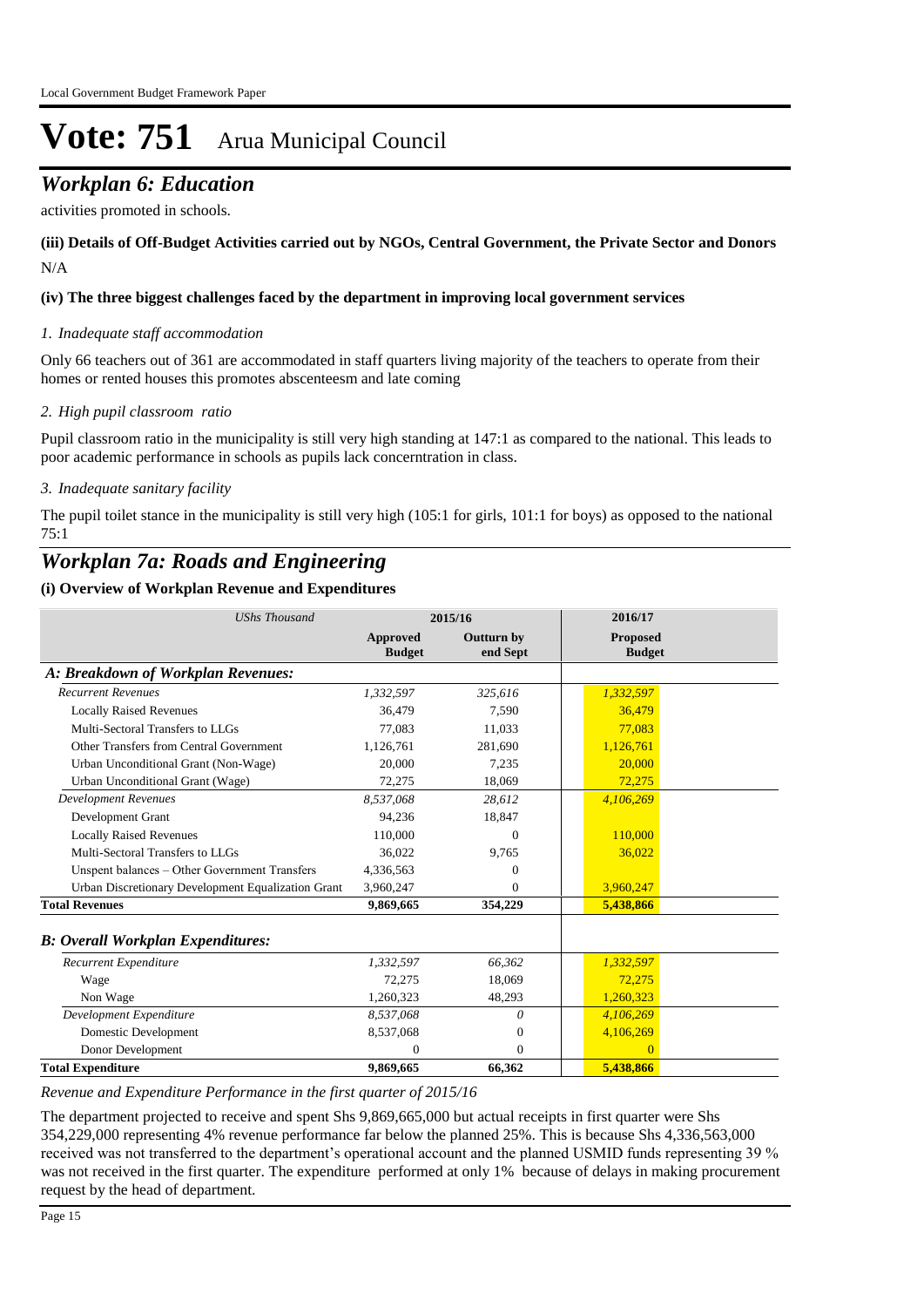## *Workplan 7a: Roads and Engineering*

#### *Department Revenue and Expenditure Allocations Plans for 2016/17*

Total of shs.5,438,866,000 is allocated to the Department and the expenditure priority areas in the finanancial year 2016/17 will focuss on road maintenance of 82km, construction of bridges and culverts, street ligting Renovation of buildings and maintenance of plants and equipments, salaries and other operational expenses.

#### **(ii) Summary of Past and Planned Workplan Outputs**

#### *Physical Performance in the first quarter of 2015/16*

Only 3 Km. of urban roads upgraded to bitumen standard, Road equipments repaired and maintained

#### *Plans for 2016/17 by Vote Function*

Some finishes (works) to be done on the municipal administration blocs. 40 Field supervision visits on community access roads. 10 km of roads Will receive mechanized routine maintenance while 20km manual routine maintenance, 1km. Of urban roads upgraded to bitumen standard,and 1 Km of urban unpaved roads rehabilitated and street lighting on major roads

#### *Medium Term Plans and Links to the Development Plan*

The medium term plans include upgrading of roads to bituminous standards, Road opening, periodic and routine road maintenance, Street lighting and repair of buildings and machinery. Road designing and other structures and construction of buildings.

#### N/A **(iii) Details of Off-Budget Activities carried out by NGOs, Central Government, the Private Sector and Donors**

#### **(iv) The three biggest challenges faced by the department in improving local government services**

#### *Difficulity in road opening and drainage works 1.*

Resistance from the community especially in road opening exercise has greatly affcted the road sector in implementing the planned activities

#### *Rigid regulation concerning uganda road fund 2.*

Uganda road fund act limits expedinditure on upgrading roads into bitumen standards contrary to councl's priorities

#### *Difficulity in recruiting and mainatining a registered engineer 3.*

There are no registered engineers in the region and the council lacks capacity to attract and maintain registered engineers

### *Workplan 7b: Water*

#### **(i) Overview of Workplan Revenue and Expenditures**

*Revenue and Expenditure Performance in the first quarter of 2015/16*

*Department Revenue and Expenditure Allocations Plans for 2016/17*

#### **(ii) Summary of Past and Planned Workplan Outputs**

*Physical Performance in the first quarter of 2015/16*

*Plans for 2016/17 by Vote Function*

*Medium Term Plans and Links to the Development Plan*

#### **(iii) Details of Off-Budget Activities carried out by NGOs, Central Government, the Private Sector and Donors**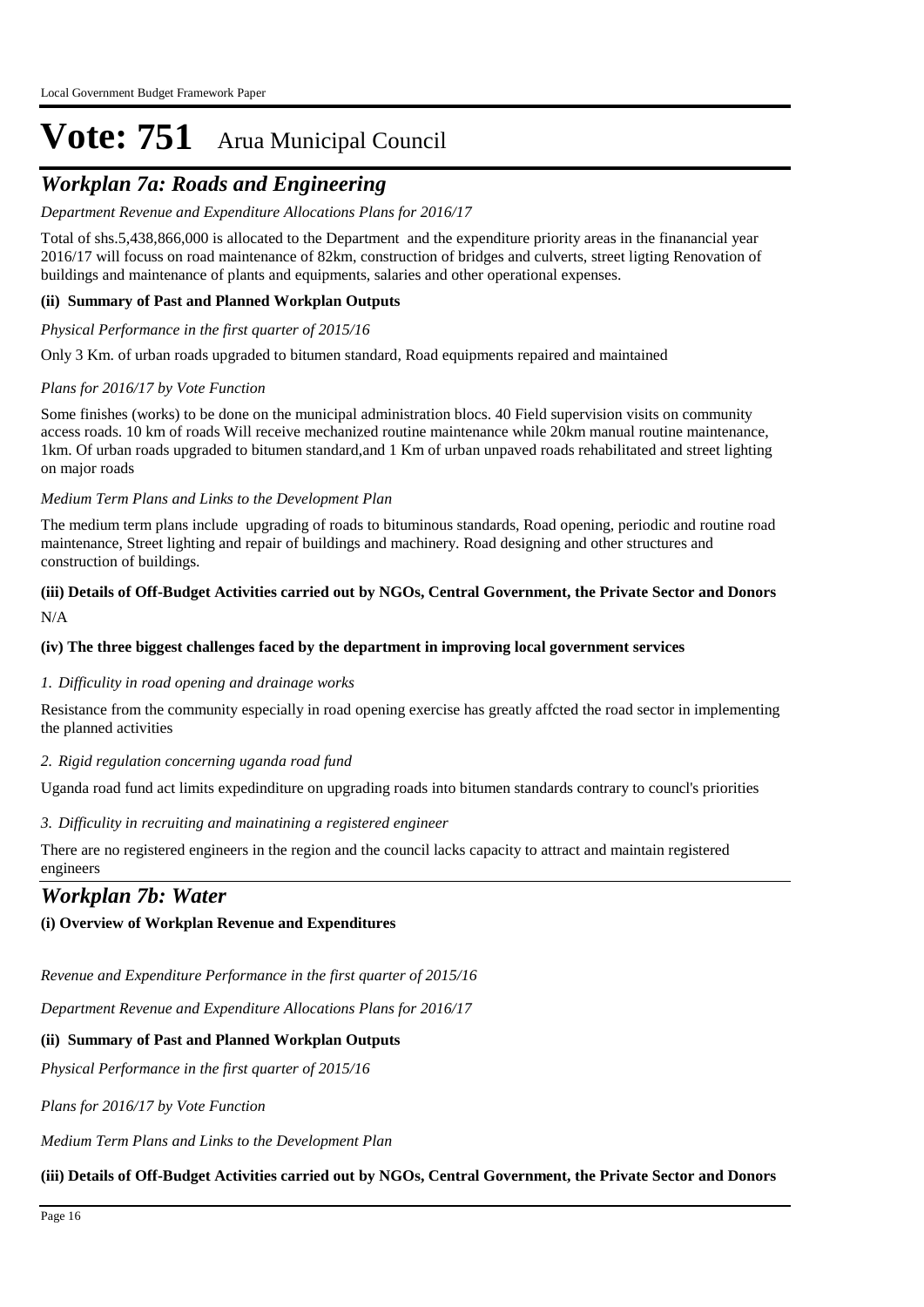### *Workplan 7b: Water*

**(iv) The three biggest challenges faced by the department in improving local government services**

*1.*

*2.*

*3.*

### *Workplan 8: Natural Resources*

#### **(i) Overview of Workplan Revenue and Expenditures**

| <b>UShs Thousand</b>                               |                           | 2015/16                       | 2016/17                          |  |
|----------------------------------------------------|---------------------------|-------------------------------|----------------------------------|--|
|                                                    | Approved<br><b>Budget</b> | <b>Outturn by</b><br>end Sept | <b>Proposed</b><br><b>Budget</b> |  |
| A: Breakdown of Workplan Revenues:                 |                           |                               |                                  |  |
| <b>Recurrent Revenues</b>                          | 90,637                    | 16,674                        | 87,933                           |  |
| <b>Locally Raised Revenues</b>                     | 20,938                    | 3,234                         | 23,469                           |  |
| Multi-Sectoral Transfers to LLGs                   | 30,736                    | 3,740                         | 30,736                           |  |
| Sector Conditional Grant (Non-Wage)                | 5,458                     | 1,365                         | 224                              |  |
| Urban Unconditional Grant (Wage)                   | 33,505                    | 8,335                         | 33,505                           |  |
| <b>Development Revenues</b>                        | 11,568                    | 0                             | 17,026                           |  |
| Urban Discretionary Development Equalization Grant | 11,568                    | 0                             | 17,026                           |  |
| <b>Total Revenues</b>                              | 102,205                   | 16,674                        | 104,959                          |  |
| <b>B: Overall Workplan Expenditures:</b>           |                           |                               |                                  |  |
| Recurrent Expenditure                              | 90,637                    | 16,674                        | 87,933                           |  |
| Wage                                               | 33,505                    | 8,335                         | 33,505                           |  |
| Non Wage                                           | 57,132                    | 8,339                         | 54,428                           |  |
| Development Expenditure                            | 11,568                    | 0                             | 17,026                           |  |
| Domestic Development                               | 11,568                    | $\overline{0}$                | 17,026                           |  |
| Donor Development                                  | $\Omega$                  | $\overline{0}$                | $\theta$                         |  |
| <b>Total Expenditure</b>                           | 102,205                   | 16,674                        | 104,959                          |  |

#### *Revenue and Expenditure Performance in the first quarter of 2015/16*

This department projected to receive and spent Shs 102,205,000 and actual cumulative receipts and expenditures were Shs 16,674,000 representing 16% revenue performance. This is because only 15% of the planned local revenues were disbursed to the department due to short fall in local revenue The work plan performance was also affected by delayed submission of procurement request to PDU for surveying and titling of council plots

#### *Department Revenue and Expenditure Allocations Plans for 2016/17*

The department will receive Shs104,959000 and the planned expenditures in this department includes tree planting, 12 monitoring and inspection,monitoring and compliance surveys,environment action planning,trainning communitieson ENRN, Environmentalscreening of projects, servey, lease and titling of council plots.

#### **(ii) Summary of Past and Planned Workplan Outputs**

### *Physical Performance in the first quarter of 2015/16*

3 new land dispute settled along enyau road and lemerijoa road, and Afra road,mayors garden maintapined 4 environmental compliance inspection conducted in wet lands .Environmental ,screening for all the projects implemented and report prepared and submitted to project managers for action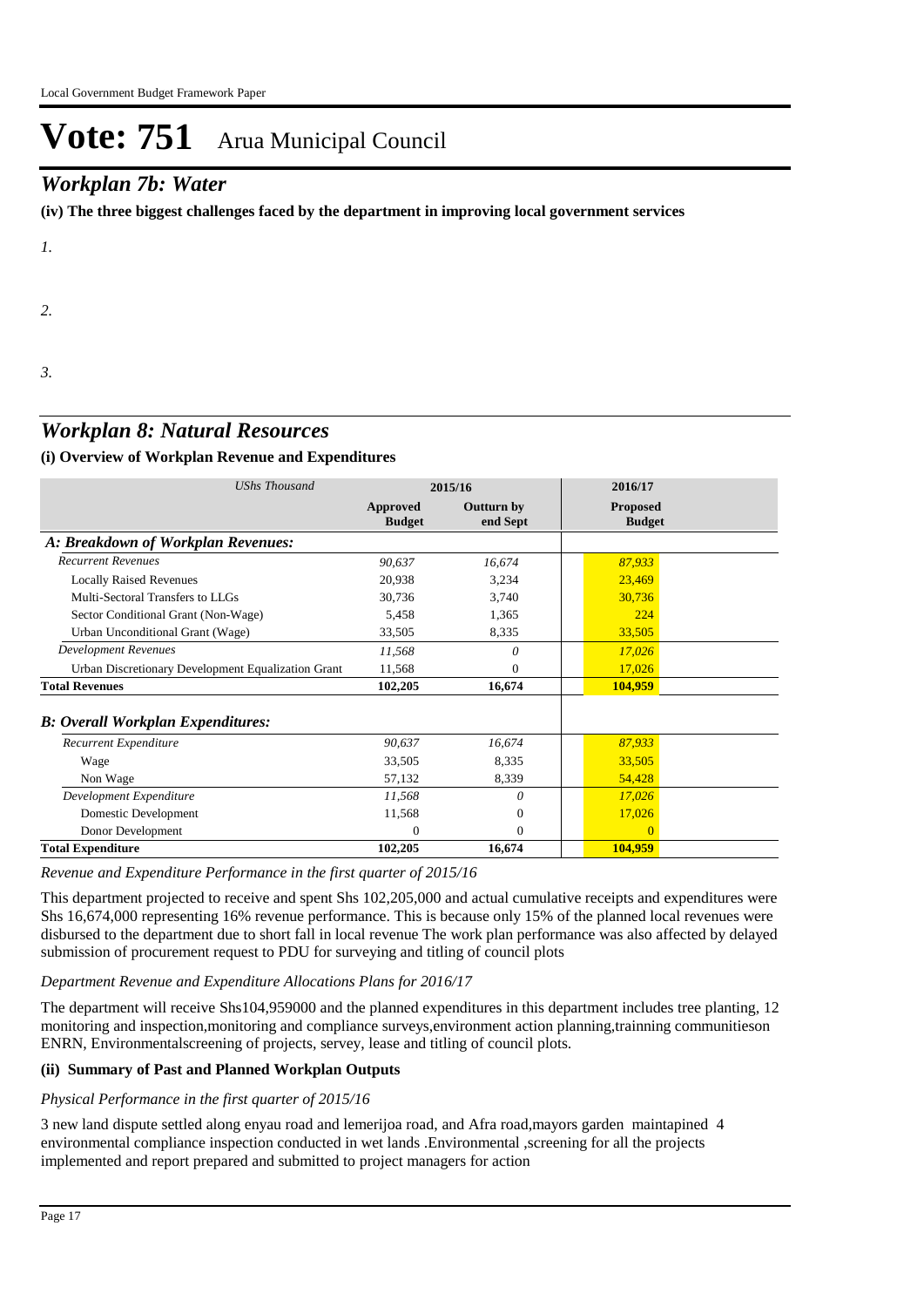## *Workplan 8: Natural Resources*

#### *Plans for 2016/17 by Vote Function*

1 hactres of trees planted, 12 monitoring and inspections undertaken. Environmental action plans and regulations developed, Selected wetlands demarcated and restored, 12 Monitoring and compliance surveys undertaken, 6 new land disputes settled, 50 people trained in ENRN monitoring, 4 environmental monitoring visits conducted, 4 council plots will be surveyed, leased and titled., Environmental impact assessment for major projects will be conducted..

#### *Medium Term Plans and Links to the Development Plan*

The medium term plans include planting of trees, degazettement of Arua central forest reserve, surveying, leasing and titling of council plots and land and carrying out environmental compliance, environmental action plan prepared, Environmental impact assessment conducted for major projects.

## **(iii) Details of Off-Budget Activities carried out by NGOs, Central Government, the Private Sector and Donors**

N/A

#### **(iv) The three biggest challenges faced by the department in improving local government services**

#### *Outdated structure plan 1.*

The existing strucuture plan can not withstand the current level of development, and yet the cost of producing a new structure plan for the greater Arua is so high that the council can not afford

#### *High rate of illegal strucutures 2.*

These opse a challenge in implementing the existing strucutre plan where people require compesation for developing their land

#### *Encroachment on council property 3.*

There has been so much encroachment on council property like school lands and public open spaces.

### *Workplan 9: Community Based Services*

| <b>UShs Thousand</b>                      | 2015/16                   |                               | 2016/17                          |
|-------------------------------------------|---------------------------|-------------------------------|----------------------------------|
|                                           | Approved<br><b>Budget</b> | <b>Outturn by</b><br>end Sept | <b>Proposed</b><br><b>Budget</b> |
| A: Breakdown of Workplan Revenues:        |                           |                               |                                  |
| <b>Recurrent Revenues</b>                 | 99,395                    | 22,619                        | 122,790                          |
| <b>Locally Raised Revenues</b>            | 16.741                    | 3,800                         | 41,579                           |
| Multi-Sectoral Transfers to LLGs          | 40,992                    | 7,975                         | 40,992                           |
| Sector Conditional Grant (Non-Wage)       | 19.777                    | 5,373                         | 18,335                           |
| Urban Unconditional Grant (Wage)          | 21,885                    | 5,471                         | 21,885                           |
| <b>Development Revenues</b>               | 136,022                   | 9,765                         | 68,000                           |
| Multi-Sectoral Transfers to LLGs          | 36,022                    | 9,765                         | 36,022                           |
| Other Transfers from Central Government   | 100,000                   | $\Omega$                      | 31,978                           |
| <b>Total Revenues</b>                     | 235,418                   | 32,384                        | 190,791                          |
| <b>B</b> : Overall Workplan Expenditures: |                           |                               |                                  |
| Recurrent Expenditure                     | 99,395                    | 18,511                        | 122,790                          |
| Wage                                      | 21,885                    | 5,471                         | 21,885                           |
| Non Wage                                  | 77,510                    | 13,040                        | 100,905                          |
| Development Expenditure                   | 136,022                   | 9.765                         | 68,000                           |
| Domestic Development                      | 136,022                   | 9,765                         | 68,000                           |
| Donor Development                         | $\overline{0}$            | $\overline{0}$                | $\overline{0}$                   |
| <b>Total Expenditure</b>                  | 235,418                   | 28,276                        | 190,791                          |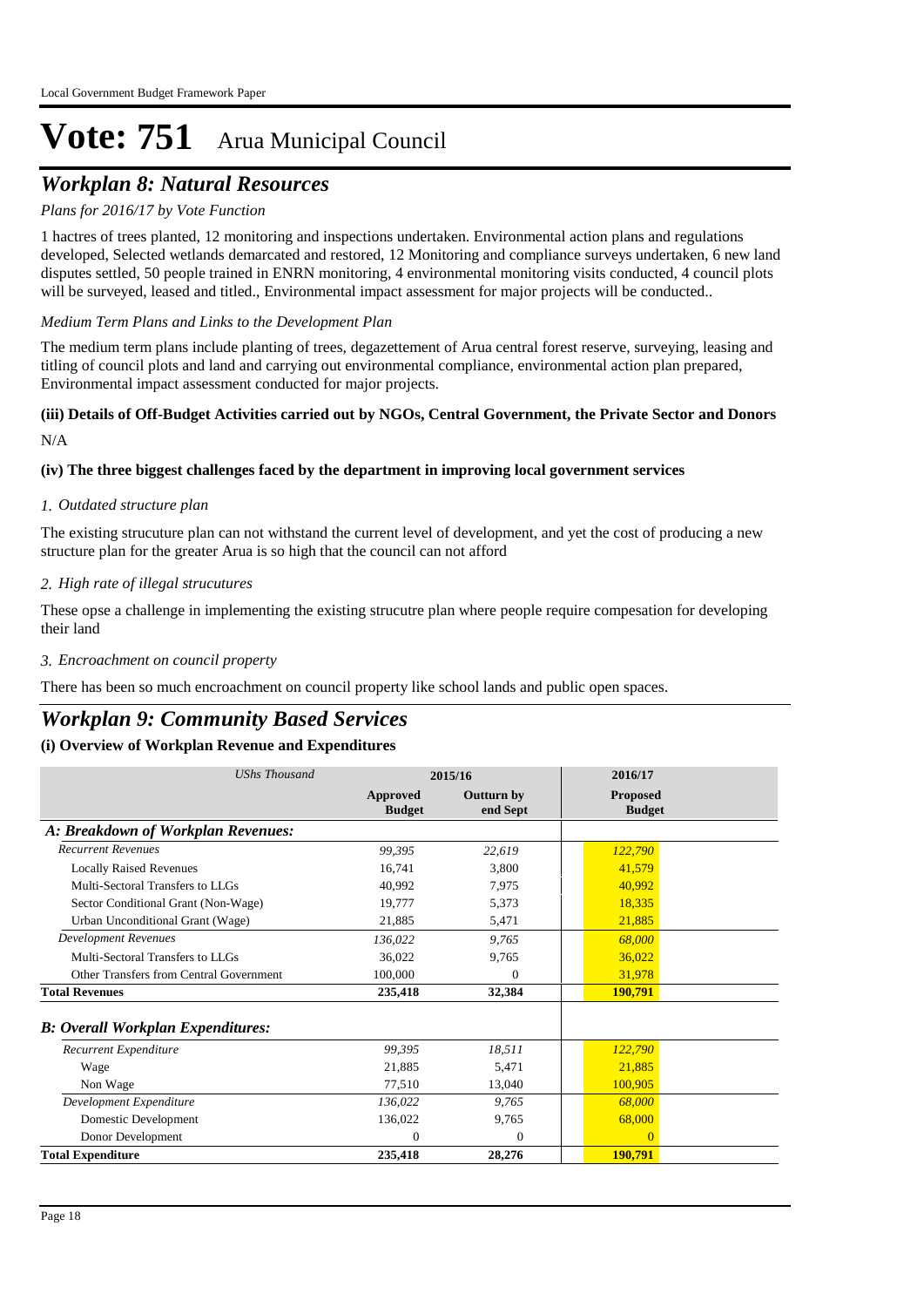## *Workplan 9: Community Based Services*

#### *Revenue and Expenditure Performance in the first quarter of 2015/16*

This department planned to receive and spend U shs 235,408,000 in the whole financial year and actual cumulative reciepts in quarter one is U shs 32,384,000 representing 14% performance because the planned YLP funds were not received in the quarter.The expenditure were U shs 28,226,000 reprenting 12%t performance. This is because the planned YLPprojects could not be implemented in the quarter due to non release of funds and the delayed procurement process.

#### *Department Revenue and Expenditure Allocations Plans for 2016/17*

The department will receive Shs.190,791,000 which is 19% reduction from 2015/16. This is because donor budget support from UN Habitat and TSUPU has been terminated. The expenditure priorities include mobilization and monitoring od the activities of community based organization,training of women, youth and PWDs in leadership skills and IGAs, counseling, participatory planning, functional Adalt learning and support supersion for YLP service providers..

#### **(ii) Summary of Past and Planned Workplan Outputs**

#### *Physical Performance in the first quarter of 2015/16*

3 active community development workers in place, 500 FAL learners enrolled in the quarter, 6 youth projects identified and appraised by the TPC, for funding 3 official travels made to line ministries, Quarter four reports prepared and submitted to line ministries.

#### *Plans for 2016/17 by Vote Function*

6 Community based organizations monitored, 76 Women, Youth, and PWDs trained in leadership skills and IGAs, 36 family counseling and follow-ups conducted, 6 participatory planning meetings at ward level held, 100 Adult Learners instructed, 6 wards, 2 division and I Municipal Plans of Action for youth implemented, including support supervision to 6 YLP Service providers.

#### *Medium Term Plans and Links to the Development Plan*

The medium term plans include: 8 children resettled, 3 active community workers in place, 100 FAL learners trained, 1 youth council supported, 1 women council supported, 6 Assistive devices purchase for PWDs., 6 community projects supported and one stop youth projects supported through youth livelihood grant.

### **(iii) Details of Off-Budget Activities carried out by NGOs, Central Government, the Private Sector and Donors**

N/A

### **(iv) The three biggest challenges faced by the department in improving local government services**

#### *High expectation of the community 1.*

This is common among the youth, PWDs and women who expect more than what the department can afford hence creating disharmony.

### *High level of unemployment 2.*

There is high level of unemployment especially among the youth, who have become a source of insecurity.

### *Inadequate data and information 3.*

This affects planning for the community as proper planning required adequate and acurate data.

## *Workplan 10: Planning*

| UShs Thousand                      | 2015/16                   |                        | 2016/17                          |  |
|------------------------------------|---------------------------|------------------------|----------------------------------|--|
|                                    | Approved<br><b>Budget</b> | Outturn by<br>end Sept | <b>Proposed</b><br><b>Budget</b> |  |
| A: Breakdown of Workplan Revenues: |                           |                        |                                  |  |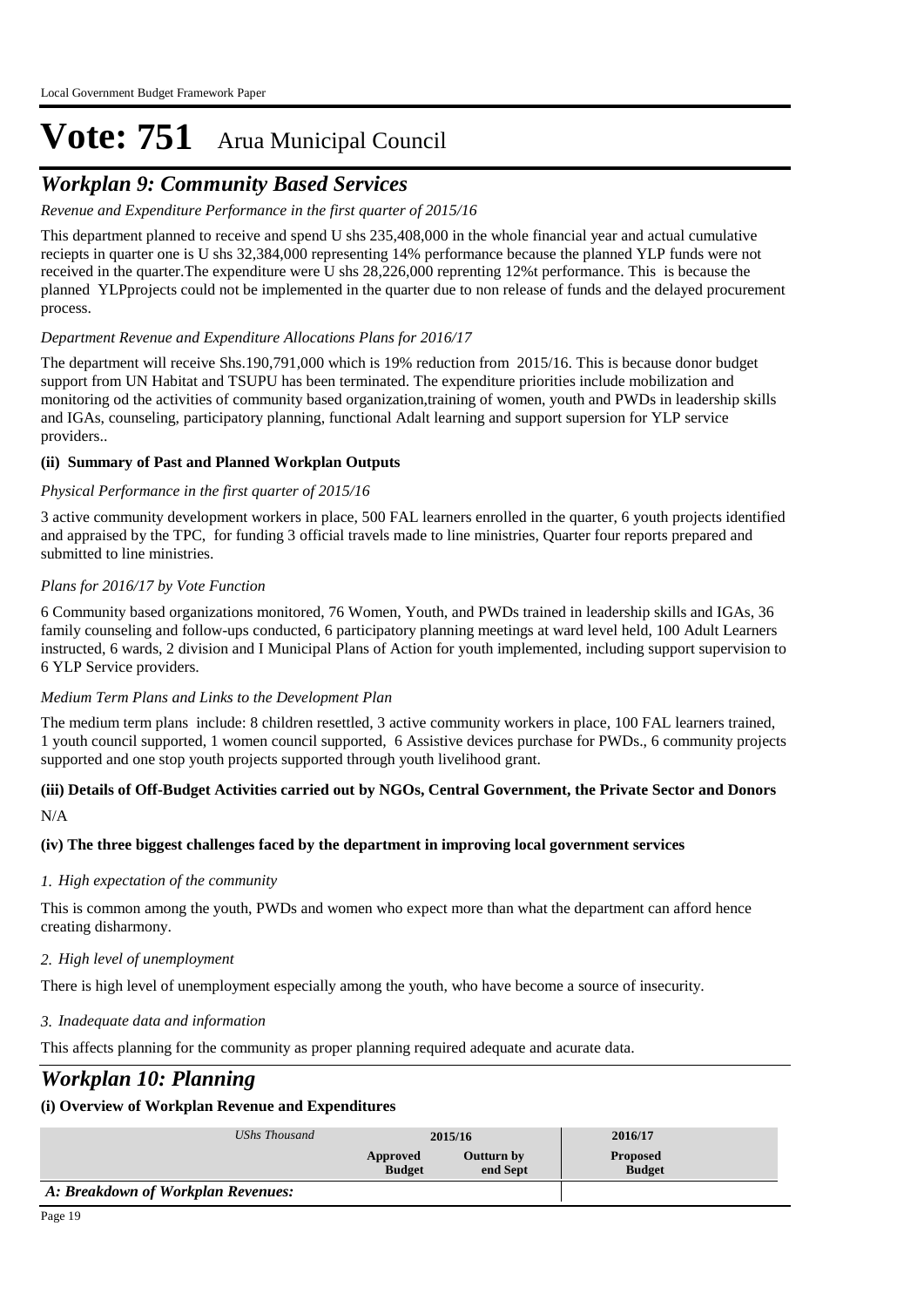### *Workplan 10: Planning*

| ິ                                                  |                           |                        |                                  |  |
|----------------------------------------------------|---------------------------|------------------------|----------------------------------|--|
| <b>UShs Thousand</b>                               |                           | 2015/16                |                                  |  |
|                                                    | Approved<br><b>Budget</b> | Outturn by<br>end Sept | <b>Proposed</b><br><b>Budget</b> |  |
| <b>Recurrent Revenues</b>                          | 86,284                    | 16,998                 | 90,472                           |  |
| <b>Locally Raised Revenues</b>                     | 39,113                    | 5,205                  | 54,113                           |  |
| Support Services Conditional Grant (Non-Wage)      | 19,964                    | 4,991                  |                                  |  |
| Urban Unconditional Grant (Non-Wage)               |                           | $\Omega$               | 9,152                            |  |
| Urban Unconditional Grant (Wage)                   | 27,207                    | 6,802                  | 27,207                           |  |
| <b>Development Revenues</b>                        | 18,007                    | 0                      | 37,771                           |  |
| Urban Discretionary Development Equalization Grant | 18,007                    | 0                      | 37,771                           |  |
| <b>Total Revenues</b>                              | 104,290                   | 16,998                 | 128,242                          |  |
| B: Overall Workplan Expenditures:                  |                           |                        |                                  |  |
| Recurrent Expenditure                              | 86,284                    | 16,998                 | 90,472                           |  |
| Wage                                               | 27,207                    | 6,802                  | 27,207                           |  |
| Non Wage                                           | 59,077                    | 10,196                 | 63,265                           |  |
| Development Expenditure                            | 18,007                    | 0                      | 37,771                           |  |
| Domestic Development                               | 18,007                    | 0                      | 37,771                           |  |
| Donor Development                                  | 0                         | $\Omega$               | $\Omega$                         |  |
| <b>Total Expenditure</b>                           | 104,290                   | 16,998                 | 128,242                          |  |
|                                                    |                           |                        |                                  |  |

#### *Revenue and Expenditure Performance in the first quarter of 2015/16*

Planning department planned to receive and spend U shs 104,090,000 in the whole financial year and actual cumulative receipts and expendituresfor quarter one is U shs 16,998,,000 representing 16% budget and work plan performance and this performance is attributed to shortfall in local revenue. Only 13% was disbursed and delayed delivery of supplies by contractorhs. The planned LGMSD was not reflected in the departments disbursements as it has a separate account from which funds are drawn

#### *Department Revenue and Expenditure Allocations Plans for 2016/17*

The department will receive Shs.128,242,000 and the expenditure priority areas include quarterly monitoring, monthly technical planning meeting, review of annual work plans and budgets, production of statistical abstracts, preparation of quarterly progress reports, budget framework papers, performance contract , annual budgets and work plans, internal Assessment, participatory bottom-up planning process and monitoring the implementation of the MDP.

#### **(ii) Summary of Past and Planned Workplan Outputs**

#### *Physical Performance in the first quarter of 2015/16*

Attended 1 council meetings, 3 TPC meetings, Budgets and annual work plans prepared and copies circulated to relevant authorities, Quarter one multi sectoral monitoring of programs and projects conducted, Quarterly performance report prepared and submitted to MoFPED and other line Ministries.dratf 5 year development plan for FY 2015/2020 prepared and submitted to NPA

#### *Plans for 2016/17 by Vote Function*

Quarterly monitoring of projects, monthly technical planning meeting held , mid term review of annual work plans and budgets, production of annual statistical abstract, preparation of quarterly work plans and reports, organizing budget conference and preparation of BFP, performance contract' and annual budgets, work plans, Conduct internal Assessment for FY 2015/2016, Support participatory bottom-up planning process and monitoring and evaluation of sector plans.

#### *Medium Term Plans and Links to the Development Plan*

The medium term plans of the department are:- Procurement of two motorcycles for effective monitoring and supervision of implementation of projects and procurement and installation of solar as alternative source of power and review of sector plans and five year development plan.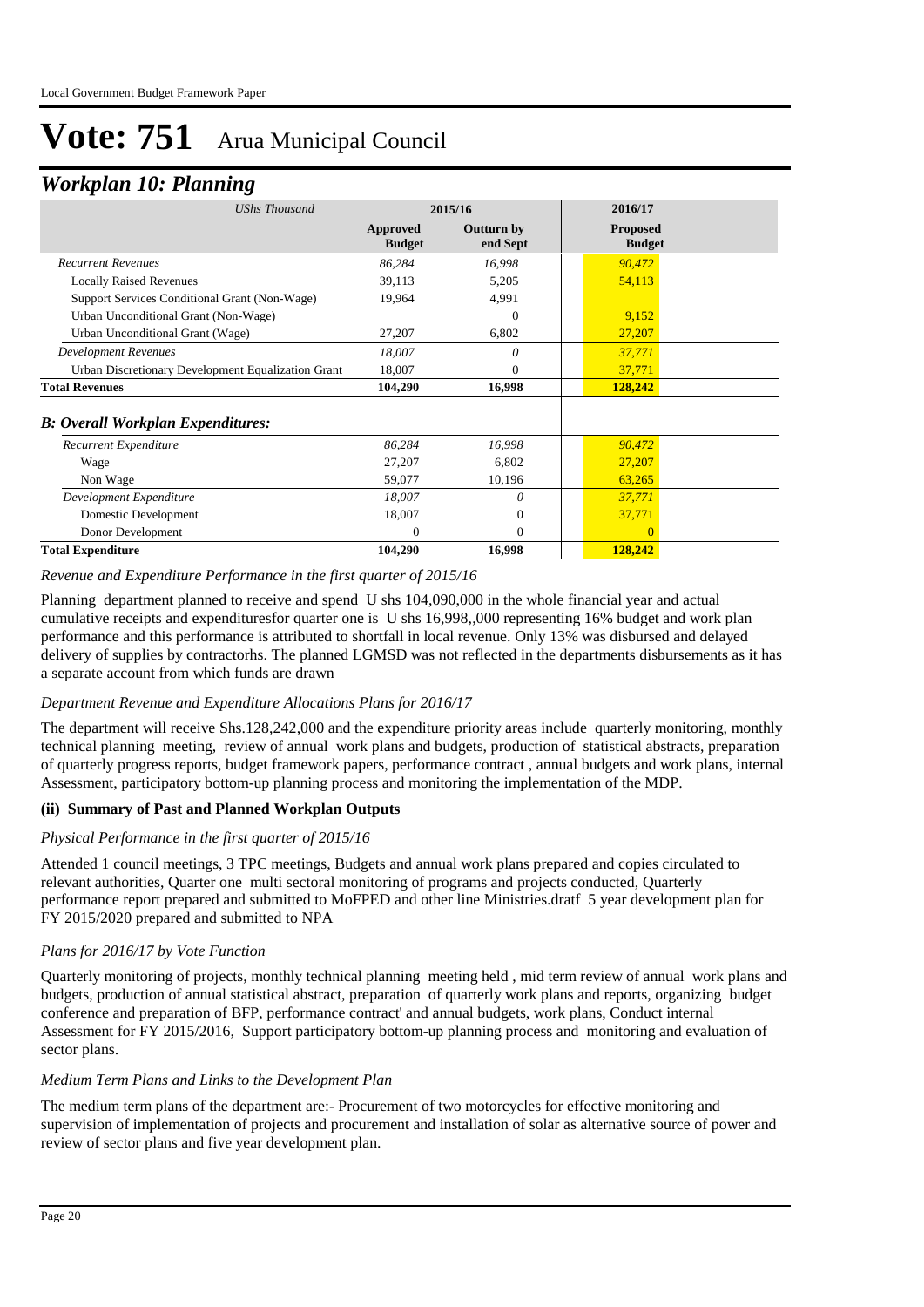## *Workplan 10: Planning*

N/A **(iii) Details of Off-Budget Activities carried out by NGOs, Central Government, the Private Sector and Donors** 

#### **(iv) The three biggest challenges faced by the department in improving local government services**

#### *Lack of data base 1.*

The lacks data base affects resource allocation which may lead to wasteful expenditure as the cost of collecting data id exobitant which the council can not afford.

#### *Poor attitude of the community towards planning meetings 2.*

Being an urban setting the community has poor attiuted towads planning meetings especially where therare no allowances.

#### *Low capacity of politicians in planning 3.*

Low capacity of politicians in planning leads to non scientific distribution of resources as every politician struggles for his/her constituency for services.

### *Workplan 11: Internal Audit*

#### **(i) Overview of Workplan Revenue and Expenditures**

| <b>UShs Thousand</b>                     | 2015/16                   |                               | 2016/17                          |  |
|------------------------------------------|---------------------------|-------------------------------|----------------------------------|--|
|                                          | Approved<br><b>Budget</b> | <b>Outturn by</b><br>end Sept | <b>Proposed</b><br><b>Budget</b> |  |
| A: Breakdown of Workplan Revenues:       |                           |                               |                                  |  |
| <b>Recurrent Revenues</b>                | 57,319                    | 9.992                         | 57,320                           |  |
| <b>Locally Raised Revenues</b>           | 32,460                    | 5,455                         | 32,461                           |  |
| Urban Unconditional Grant (Wage)         | 24,859                    | 4,537                         | 24,859                           |  |
| <b>Total Revenues</b>                    | 57,319                    | 9,992                         | 57,320                           |  |
| <b>B: Overall Workplan Expenditures:</b> |                           |                               |                                  |  |
| Recurrent Expenditure                    | 57,319                    | 9,992                         | 57,320                           |  |
| Wage                                     | 24,859                    | 4,537                         | 24,859                           |  |
| Non Wage                                 | 32,460                    | 5,455                         | 32,461                           |  |
| Development Expenditure                  | 0                         | 0                             | O                                |  |
| Domestic Development                     | 0                         | $\overline{0}$                |                                  |  |
| Donor Development                        | $\Omega$                  | $\overline{0}$                | $\Omega$                         |  |
| <b>Total Expenditure</b>                 | 57,319                    | 9,992                         | 57,320                           |  |

*Revenue and Expenditure Performance in the first quarter of 2015/16*

Internal Audit planned income and expenditures were U shs 57,319,000 in the whole financial year and actual cumulative receipts and expenditures in quarter one is U shs 9,992,000 representing 17% budget and work plan performance compared to the planned 25%. This performance is because of very low locally raised revenue performance.The revenue collectors defaulted to pay Market fees and street parking charges.

#### *Department Revenue and Expenditure Allocations Plans for 2016/17*

The department will receive Shs. 57,320,000 and the expenditure priorities shall include wages and allowances to improve financial management and accountability systems in the municipality.

#### **(ii) Summary of Past and Planned Workplan Outputs**

#### *Physical Performance in the first quarter of 2015/16*

Quarter one internal audit reports prepared and submitted to the relevant authorities for administrative action. All supplies and works were verified before payments were made, Workshops attended, on sport inspections conducted at project sites. Supervised and monitored project implementation..